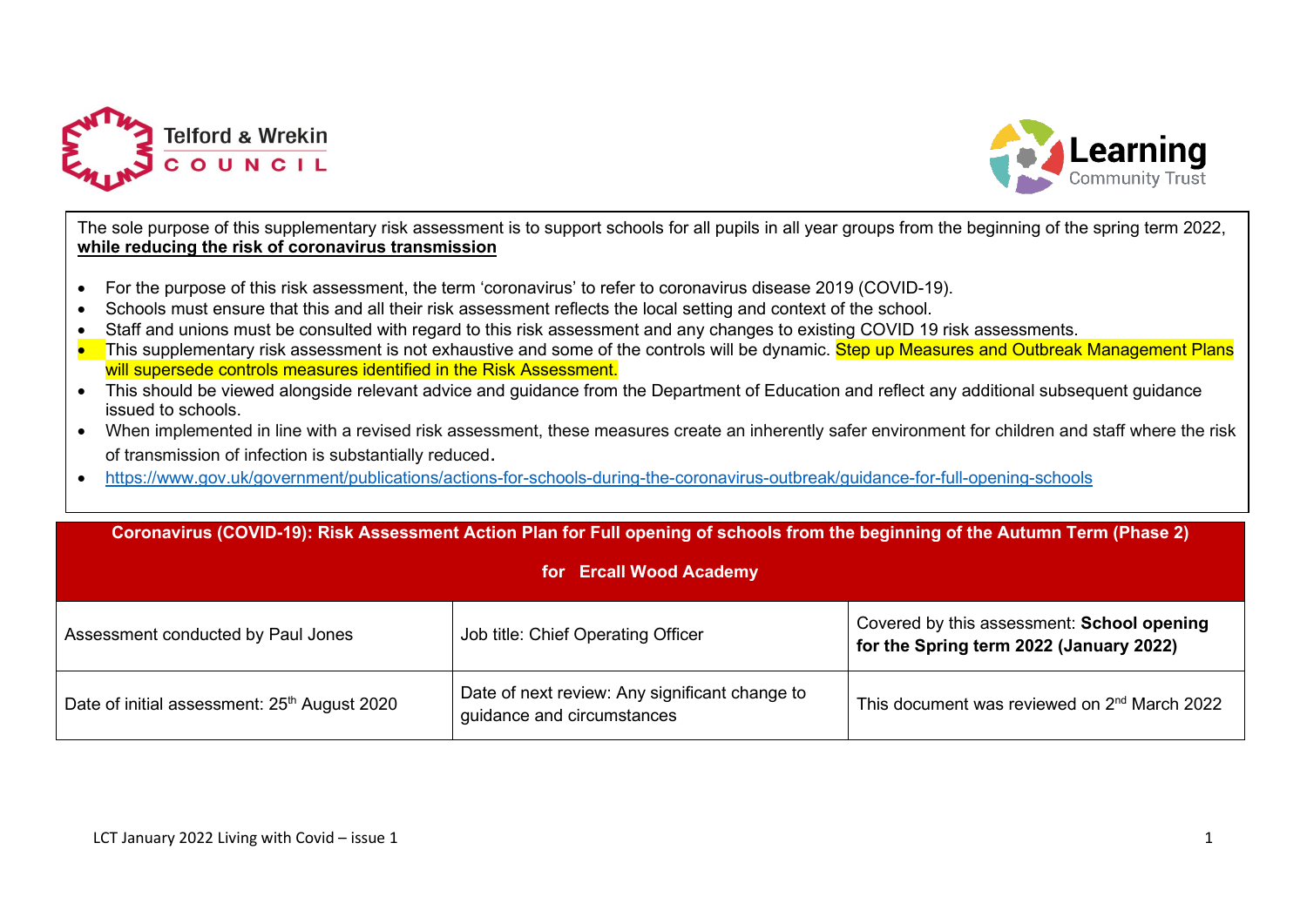| Key:                                                                                                |                                                                                    |                                                                                                                                                                                                                                                                                                                                                                                                                                                                                                                                                                                                                                                                                                                                                                                   |                                                                     |                             |                                          |                                             |                      |  |  |  |
|-----------------------------------------------------------------------------------------------------|------------------------------------------------------------------------------------|-----------------------------------------------------------------------------------------------------------------------------------------------------------------------------------------------------------------------------------------------------------------------------------------------------------------------------------------------------------------------------------------------------------------------------------------------------------------------------------------------------------------------------------------------------------------------------------------------------------------------------------------------------------------------------------------------------------------------------------------------------------------------------------|---------------------------------------------------------------------|-----------------------------|------------------------------------------|---------------------------------------------|----------------------|--|--|--|
| Level of risk prior to<br>control                                                                   |                                                                                    | Identifies the risk before any steps to reduce the risk have been taken                                                                                                                                                                                                                                                                                                                                                                                                                                                                                                                                                                                                                                                                                                           |                                                                     |                             |                                          |                                             |                      |  |  |  |
| <b>Risk Description:</b>                                                                            |                                                                                    | Outlines the area of concern.                                                                                                                                                                                                                                                                                                                                                                                                                                                                                                                                                                                                                                                                                                                                                     |                                                                     |                             |                                          |                                             |                      |  |  |  |
| <b>Risk Controls:</b>                                                                               |                                                                                    | The measures that will be taken to minimise the risk. These are generic and should be adapted for the school context.                                                                                                                                                                                                                                                                                                                                                                                                                                                                                                                                                                                                                                                             |                                                                     |                             |                                          |                                             |                      |  |  |  |
| Impact:                                                                                             |                                                                                    | L/M/H                                                                                                                                                                                                                                                                                                                                                                                                                                                                                                                                                                                                                                                                                                                                                                             |                                                                     |                             |                                          |                                             |                      |  |  |  |
| Likelihood:                                                                                         |                                                                                    | $L/M/H$ .                                                                                                                                                                                                                                                                                                                                                                                                                                                                                                                                                                                                                                                                                                                                                                         |                                                                     |                             |                                          |                                             |                      |  |  |  |
| Responsible person:                                                                                 |                                                                                    | The identified staff member(s) responsible for implementing the risk controls<br>G. F. Eatough                                                                                                                                                                                                                                                                                                                                                                                                                                                                                                                                                                                                                                                                                    |                                                                     |                             |                                          |                                             |                      |  |  |  |
| <b>Risk</b><br><b>Description/Area</b><br>of Concern                                                | <b>Level</b><br>of risk<br>prior<br>to:<br>control<br>$\left\langle \right\rangle$ | <b>Risk Controls</b>                                                                                                                                                                                                                                                                                                                                                                                                                                                                                                                                                                                                                                                                                                                                                              | Level<br><b>of</b><br>risk<br><b>is</b><br>now<br>$\leftrightarrow$ | <b>Likelihood</b><br>$\leq$ | <b>Responsible</b><br>person             | <b>Planned</b><br>completion<br><b>Date</b> | <b>RAG</b><br>rating |  |  |  |
| The school lapses<br>in following<br>national guidelines<br>and advice, putting<br>everyone at risk | M                                                                                  | To ensure that all relevant guidance is followed and communicated:<br>The Trust to keep up to date with advice issued by, but not<br>limited to, DfE, NHS, Department of Health and Social Care,<br>PHE, Telford & Wrekin Council advice and review its risk<br>assessment accordingly<br>Information on the school website is updated.<br>$\bullet$<br>Any change in information to be shared with Chair of<br>$\bullet$<br>Trustees, consulted with employees directly, or through a safety<br>representative that is either elected by the workforce or<br>appointed by trade union and passed on to parents and staff by<br>email<br>As a result, the school has the most recent information from the<br>government, and this is distributed throughout the school community. | L                                                                   | L                           | <b>CEO</b>                               | Ongoing                                     |                      |  |  |  |
| Poor<br>communication<br>with parents and<br>other stakeholders                                     | M                                                                                  | All staff/pupils aware of current actions and requirements and<br>$\bullet$<br>reminded frequently using school communication systems<br>Head teachers to share risk assessment with all staff via a<br>toolbox talk<br>Parents notified of risk assessment plan and shared with parents<br>via website.                                                                                                                                                                                                                                                                                                                                                                                                                                                                          | L                                                                   | L                           | CEO,<br>Principal,<br><b>Headteacher</b> | Ongoing                                     |                      |  |  |  |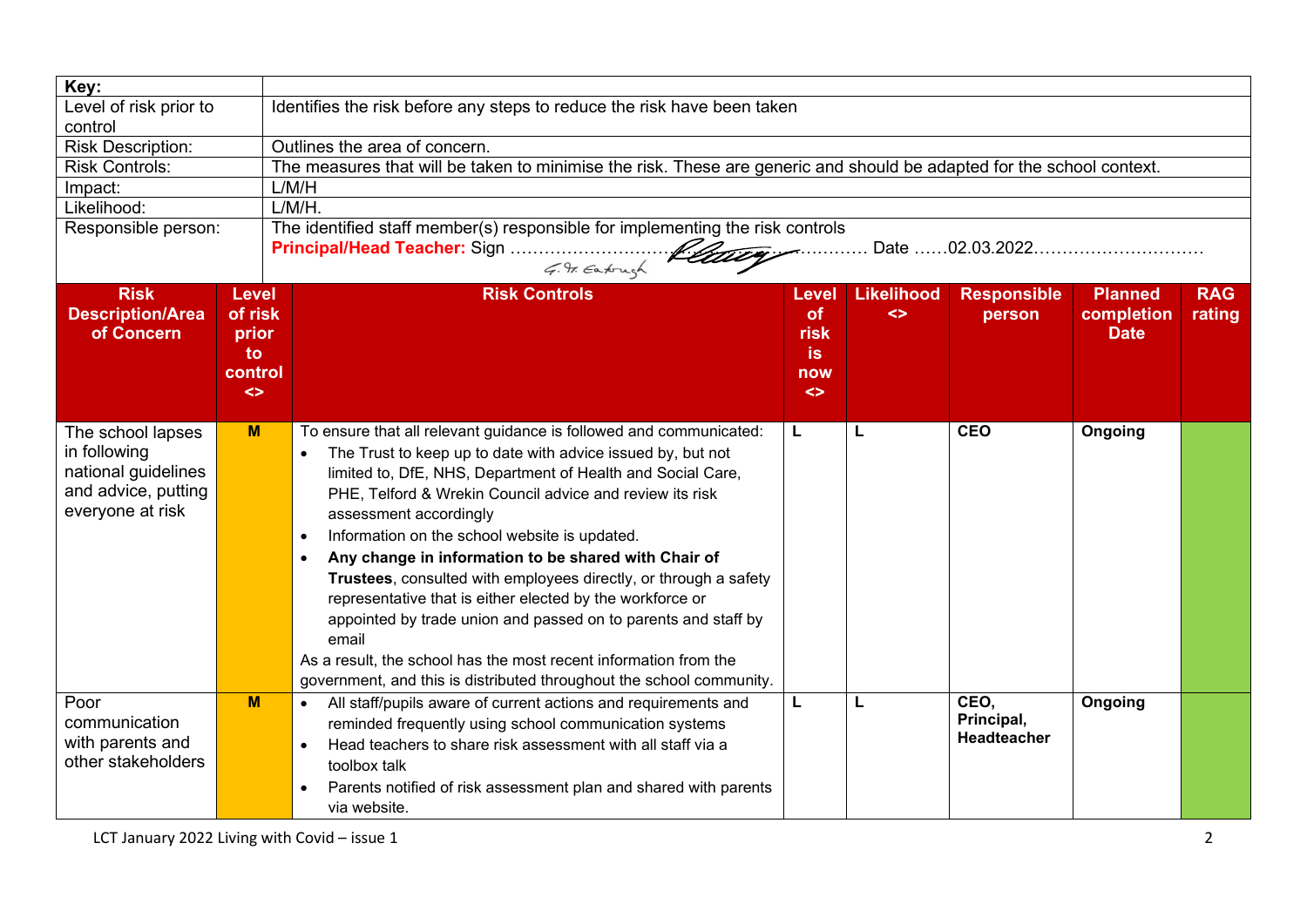|                                                    |   | Parents to be advised that the preferred method of                                                                                                                                                                                                                                                                                                                                                                                                                                                                                                                                                                                                                                                                                                                                                                                                                                                                                                                                                                                                                                                                                                                                                                                                                                                                                                                                                                                                                                                                                                                                                                                                                                                                                                                                                                        |    |   |                           |                                               |  |
|----------------------------------------------------|---|---------------------------------------------------------------------------------------------------------------------------------------------------------------------------------------------------------------------------------------------------------------------------------------------------------------------------------------------------------------------------------------------------------------------------------------------------------------------------------------------------------------------------------------------------------------------------------------------------------------------------------------------------------------------------------------------------------------------------------------------------------------------------------------------------------------------------------------------------------------------------------------------------------------------------------------------------------------------------------------------------------------------------------------------------------------------------------------------------------------------------------------------------------------------------------------------------------------------------------------------------------------------------------------------------------------------------------------------------------------------------------------------------------------------------------------------------------------------------------------------------------------------------------------------------------------------------------------------------------------------------------------------------------------------------------------------------------------------------------------------------------------------------------------------------------------------------|----|---|---------------------------|-----------------------------------------------|--|
|                                                    |   | communication will be via email                                                                                                                                                                                                                                                                                                                                                                                                                                                                                                                                                                                                                                                                                                                                                                                                                                                                                                                                                                                                                                                                                                                                                                                                                                                                                                                                                                                                                                                                                                                                                                                                                                                                                                                                                                                           |    |   |                           |                                               |  |
|                                                    |   | As a result, all pupils and all staff working with pupils are adhering to                                                                                                                                                                                                                                                                                                                                                                                                                                                                                                                                                                                                                                                                                                                                                                                                                                                                                                                                                                                                                                                                                                                                                                                                                                                                                                                                                                                                                                                                                                                                                                                                                                                                                                                                                 |    |   |                           |                                               |  |
|                                                    |   | current advice.                                                                                                                                                                                                                                                                                                                                                                                                                                                                                                                                                                                                                                                                                                                                                                                                                                                                                                                                                                                                                                                                                                                                                                                                                                                                                                                                                                                                                                                                                                                                                                                                                                                                                                                                                                                                           |    |   |                           |                                               |  |
| Lack of awareness<br>of policies and<br>procedures | M | School leaders will ensure that all policies impacted on by<br>$\bullet$<br>coronavirus controls are updated in line with Trust requirements<br>All staff, pupils and volunteers will make themselves aware of all<br>$\bullet$<br>relevant policies and procedures including, but not limited to, the<br>following:<br><b>Health and Safety Policy</b><br><b>Infection Control Policy</b><br><b>First Aid Policy</b><br>➤<br>Intimate care policy<br>➤<br>Behaviour policy<br>➤<br>All staff have regard to all relevant guidance and legislation<br>$\bullet$<br>including, but not limited to, the following:<br>The Reporting of Injuries, Diseases and Dangerous Occurrences<br>Regulations (RIDDOR) 2013<br>The Health Protection (Notification) Regulations 2010<br>➤<br>Public Health England (PHE) (2017) 'Health protection in schools<br>and other childcare facilities'<br>DfE and PHE (2020) 'COVID-19: guidance for educational<br>➤<br>settings'<br>The relevant staff receive any necessary training that helps<br>$\bullet$<br>minimise the spread of infection, e.g. infection control training.<br>A comprehensive and current list of key staff members available<br>$\bullet$<br>each day<br>Staff are made aware of the school's infection control procedures<br>in relation to coronavirus via email<br>Parents are made aware of the school's infection control<br>procedures in relation to coronavirus via letter/social media/poster<br>at entrance to school - they are informed that they must contact<br>the school as soon as possible if they believe their child has been<br>exposed to coronavirus<br>Pupils are made aware of the school's infection control<br>procedures in relation to coronavirus via a coordinated<br>programme of delivery from staff on the morning when pupils | L. | Г | Principal/<br>Headteacher | <b>Before staff</b><br>are allowed<br>to work |  |
|                                                    |   |                                                                                                                                                                                                                                                                                                                                                                                                                                                                                                                                                                                                                                                                                                                                                                                                                                                                                                                                                                                                                                                                                                                                                                                                                                                                                                                                                                                                                                                                                                                                                                                                                                                                                                                                                                                                                           |    |   |                           |                                               |  |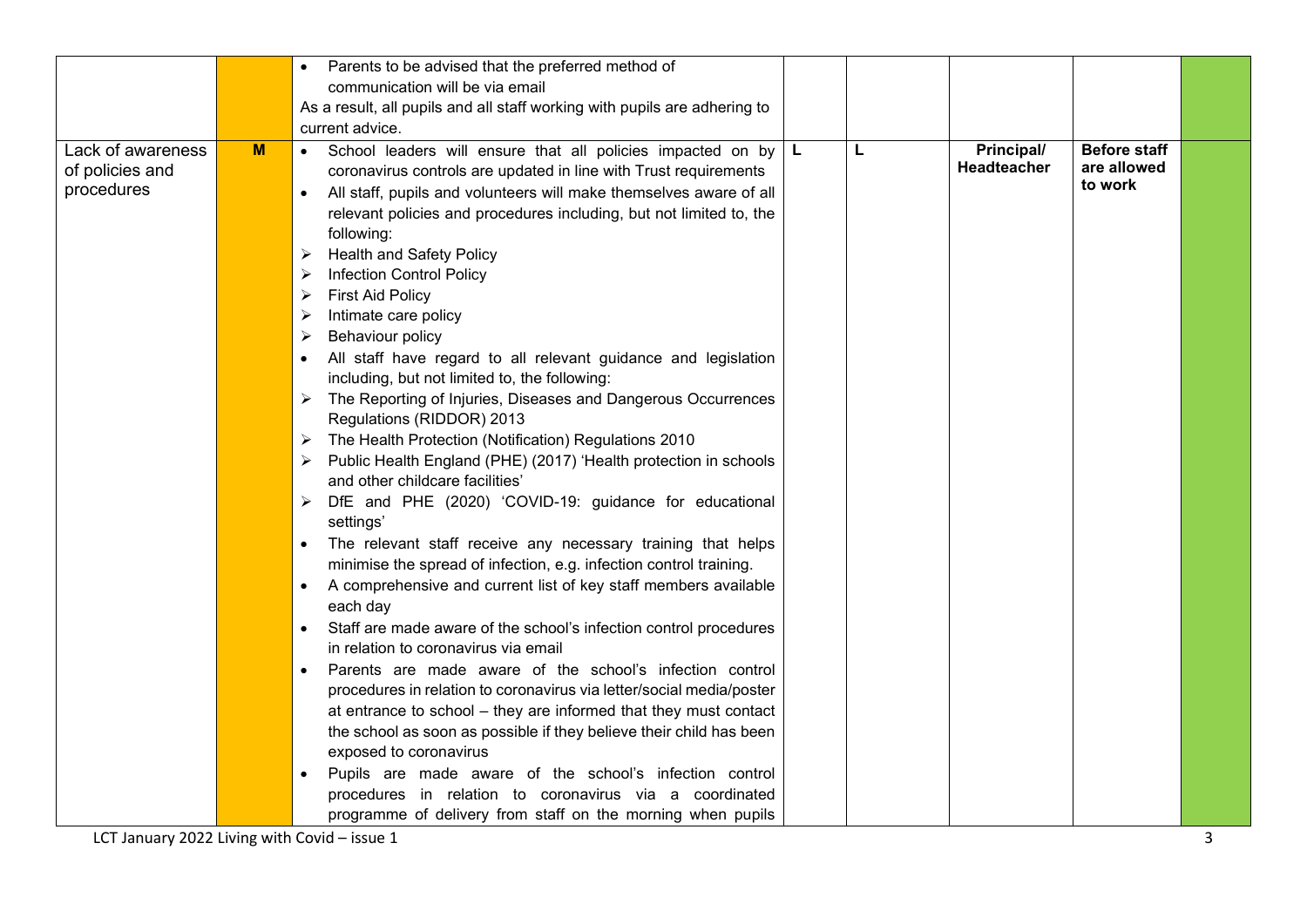|                                                                |   | return. All are informed that they must tell a member of staff if they                                                                                                                                                                                                                                                                                                                                                                                                                                                                                                                                                                                                                                                                                                                                                                                                                                                                                |   |   |                                            |                                               |  |
|----------------------------------------------------------------|---|-------------------------------------------------------------------------------------------------------------------------------------------------------------------------------------------------------------------------------------------------------------------------------------------------------------------------------------------------------------------------------------------------------------------------------------------------------------------------------------------------------------------------------------------------------------------------------------------------------------------------------------------------------------------------------------------------------------------------------------------------------------------------------------------------------------------------------------------------------------------------------------------------------------------------------------------------------|---|---|--------------------------------------------|-----------------------------------------------|--|
|                                                                |   | begin to feel unwell                                                                                                                                                                                                                                                                                                                                                                                                                                                                                                                                                                                                                                                                                                                                                                                                                                                                                                                                  |   |   |                                            |                                               |  |
|                                                                |   | Regular electronic briefing issued to staff.<br>$\bullet$                                                                                                                                                                                                                                                                                                                                                                                                                                                                                                                                                                                                                                                                                                                                                                                                                                                                                             |   |   |                                            |                                               |  |
| <b>Clinically Extremely</b><br>Vulnerable (CEV)<br>individuals | M | Individual risk assessment to be completed/reviewed for clinically<br>vulnerable staff and pupils.<br>Protective measures will be put in place for staff and pupils, as far as<br>is possible, to ensure that the risk of transmission is reduced.<br>The trust will follow the recommendations outlined in Coronavirus<br>(COVID-19): advice for pregnant employees (updated 14 <sup>th</sup> December<br>2021). The academy will ensure that all pregnant women are able to<br>adhere to any active national guidance on social distancing. Women<br>who are more than 28 weeks pregnant are advised to take a more<br>precautionary approach, but the guidance on this is not prescriptive<br>and, again, will be determined by the risk assessment.                                                                                                                                                                                               | L | L | Principal/<br><b>Headteacher</b>           | <b>Before staff</b><br>are allowed<br>to work |  |
| Clinically<br>Vulnerable staff<br>and pupils                   |   | Individual risk assessment to be completed/reviewed for clinically<br>vulnerable staff and pupils.<br>Protective measures will be put in place for staff and pupils, as far as<br>is possible, to ensure that the risk of transmission is reduced.                                                                                                                                                                                                                                                                                                                                                                                                                                                                                                                                                                                                                                                                                                    | L | L | Principal/<br><b>Headteacher</b>           | <b>Before staff</b><br>are allowed<br>to work |  |
| Poor hygiene<br>practice in school -<br><b>General</b>         | н | Posters are displayed at the entrance to the school, around school<br>$\bullet$<br>and in classrooms reminding staff, pupils, parents and visitors of<br>the hygiene practice required in school (e.g., washing hands<br>before entering and leaving school)<br>Pupils to wash their hands with soap (minimum of 20<br>seconds)/hand sanitiser on entering the building, before and after<br>break times, lunchtimes and when they change rooms.<br>Every classroom shall have hand sanitiser and cleaning materials.<br>School to provide hand sanitiser for staff bases, visitor entrances<br>and teaching stations (if required).<br>School staff to provide hand wash demonstrations<br>$\bullet$<br>Teachers to reiterate key messages in class-time (when directed)<br>$\bullet$<br>to pupils to:<br>Cover coughs and sneezes with a tissue,<br>To throw all tissues in a bin<br>To avoid touching eyes, nose and mouth with unwashed<br>hands. | L | L | Principal/<br>Headteacher/<br><b>Staff</b> | Ongoing                                       |  |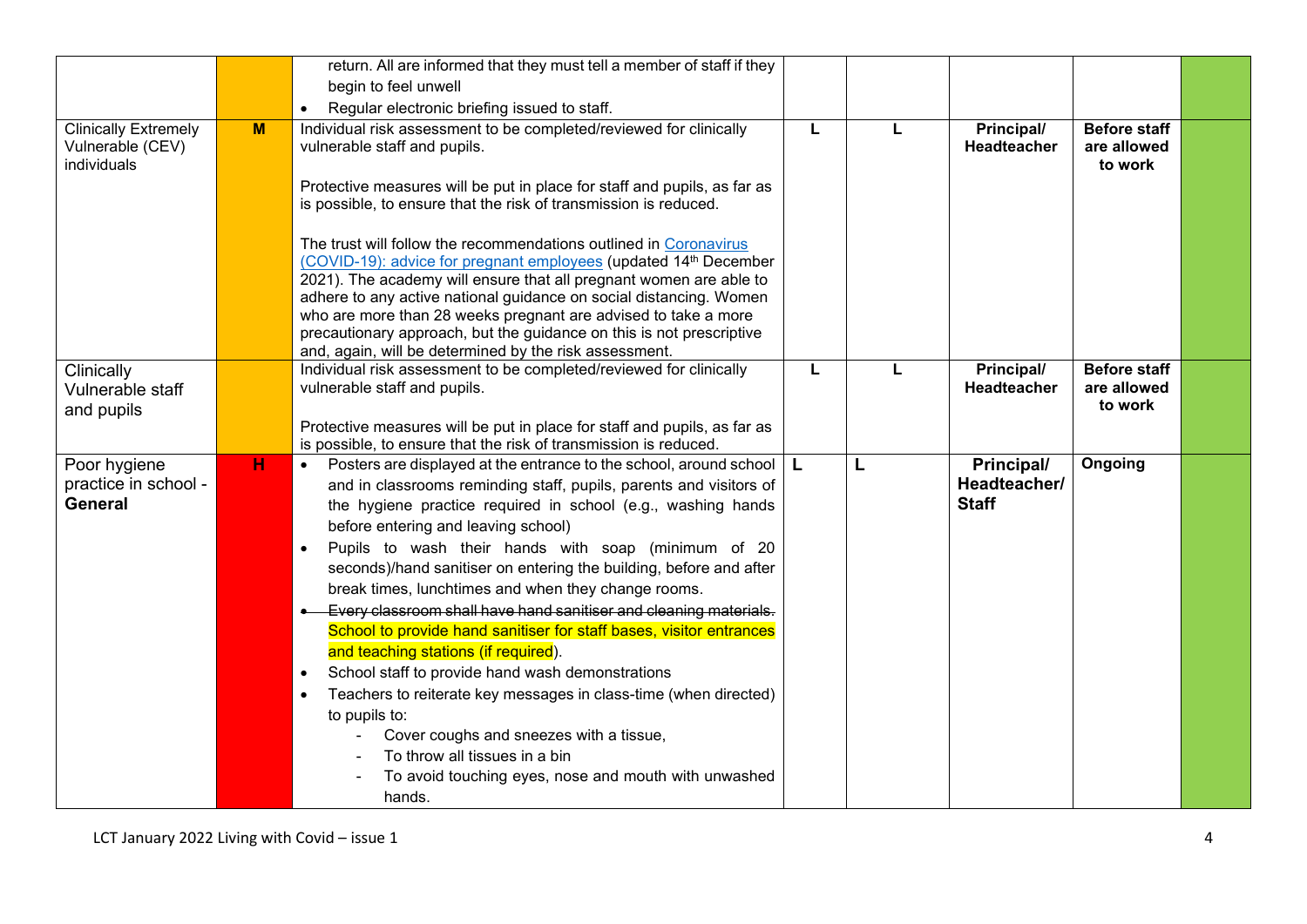|                                                             |   | Additional alcohol-based sanitiser (that contains no less than 60<br>percent alcohol) and tissues to be provided for in the classrooms<br>and other key locations for staff, pupils and visitors<br>Infection control procedures are adhered to as far as possible in<br>accordance with the DfE and PHE's guidance<br>匢<br>Infection Control<br>Childcare.doc<br>Sufficient amounts of soap (or hand sanitiser where applicable),<br>clean water, paper towels and waste disposal bins are supplied in<br>all toilets and kitchen areas<br>All utensils and resources are thoroughly cleaned before and after<br>use                                                                                                                                                                                                                                                             |   |   |                                            |         |  |
|-------------------------------------------------------------|---|-----------------------------------------------------------------------------------------------------------------------------------------------------------------------------------------------------------------------------------------------------------------------------------------------------------------------------------------------------------------------------------------------------------------------------------------------------------------------------------------------------------------------------------------------------------------------------------------------------------------------------------------------------------------------------------------------------------------------------------------------------------------------------------------------------------------------------------------------------------------------------------|---|---|--------------------------------------------|---------|--|
| Hand Hygiene                                                | н | Schools must encourage pupils to clean their hands regularly,<br>including:<br>when they arrive at school,<br>when they return from breaks,<br>when they change rooms<br>before and after eating.<br>Regular and thorough hand cleaning is going to be needed for the<br>foreseeable future. Ensure:<br>the school has enough hand washing 'stations' available so that<br>all pupils and staff can clean their hands regularly<br>supervision of hand sanitiser use given risks around ingestion.<br>Small children and pupils with complex needs should continue to<br>be helped to clean their hands properly. Skin friendly skin<br>cleaning wipes can be used as an alternative<br>building these routines into school culture, supported by behavior<br>expectations and helping ensure younger children and those with<br>complex needs understand the need to follow them | L | L | Principal/<br>Headteacher/<br><b>Staff</b> | Ongoing |  |
| Poor hygiene<br>practice – specific<br>- school<br>entrance | н | Areas touched to be wiped down<br>Provide hand sanitiser at the school reception area                                                                                                                                                                                                                                                                                                                                                                                                                                                                                                                                                                                                                                                                                                                                                                                             | L | L | Principal/<br>Headteacher/<br><b>Staff</b> | Ongoing |  |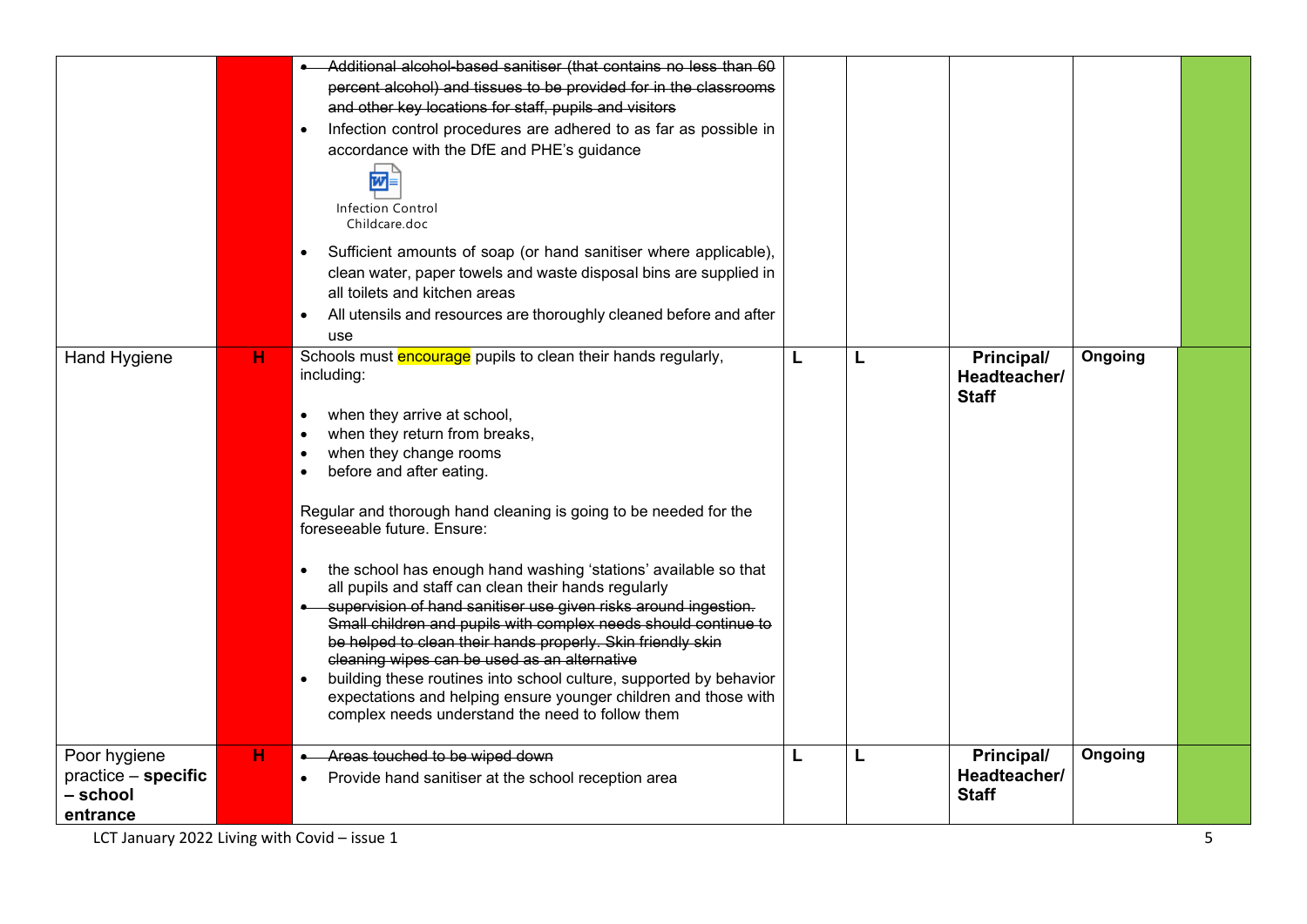| Poor hygiene<br>practice - specific<br>- office spaces. | н | Tissues/hand sanitiser to be available in office locations<br>$\bullet$<br>Staff to wash hands on arrival at school<br>$\bullet$<br>Each individual is responsible for wiping down their own work area<br>$\bullet$<br>before and after use.<br>Each individual responsible for wiping down equipment such as<br>$\bullet$<br>printers                                                                                                                                                                                                                                                                                                                                                                                                                                                                                                                                                                                                                                                                                                                                                                                                                                                                                                                                                                                                                                                                                                                                                                                                                                                                            | L | L | Principal/<br>Headteacher/<br><b>Staff</b> | Ongoing |  |
|---------------------------------------------------------|---|-------------------------------------------------------------------------------------------------------------------------------------------------------------------------------------------------------------------------------------------------------------------------------------------------------------------------------------------------------------------------------------------------------------------------------------------------------------------------------------------------------------------------------------------------------------------------------------------------------------------------------------------------------------------------------------------------------------------------------------------------------------------------------------------------------------------------------------------------------------------------------------------------------------------------------------------------------------------------------------------------------------------------------------------------------------------------------------------------------------------------------------------------------------------------------------------------------------------------------------------------------------------------------------------------------------------------------------------------------------------------------------------------------------------------------------------------------------------------------------------------------------------------------------------------------------------------------------------------------------------|---|---|--------------------------------------------|---------|--|
| Testing of staff<br>and pupils                          | M | LFT testing for staff in secondary/primary is no longer required   L<br>however Severndale special school will continue twice weekly until<br>further guidance is received.<br>a. Asymptomatic testing<br>i. Staff and secondary pupils to continue testing<br>twice weekly testing at home, 3-4 days apart.<br>ii. Staff MUST do an LFT twice weekly and record<br>it on the NHS app<br>iii. Early years children are not included in the rapid<br>testing programme. UKHSA has advised there<br>are limited public health benefits attached to<br>testing early years children with rapid lateral flow<br>tests.<br>Parents and other visitors are asked to take a lateral flow<br>device (LFD) test before entering the school or provide<br>evidence of a test result <48hrs old.<br>The academy continues to provide staff with rapid test<br>C.<br>kits, where possible, but tests can be ordered by visiting:<br>https://www.gov.uk/order-coronavirus-rapid-lateral-flow-<br>tests<br>There is no need for primary age pupils (those in year 6<br>and below) to regularly test, unless they have been<br>identified as a contact of someone who has tested<br>positive for COVID-19 and therefore advised to take<br>lateral flow tests every day for 7 days.<br>Applicable to Severndale only: The advice for people who have a<br>positive lateral flow device (LFD) test result changed as of Monday,<br>17th January 2022<br>e. People with +ve LFTs are no longer required to have a<br>follow-up polymerase chain reaction (PCR) test, and<br>they should stay at home and self-isolate immediately. |   | L | Principal/<br>Headteacher/<br><b>Staff</b> | Ongoing |  |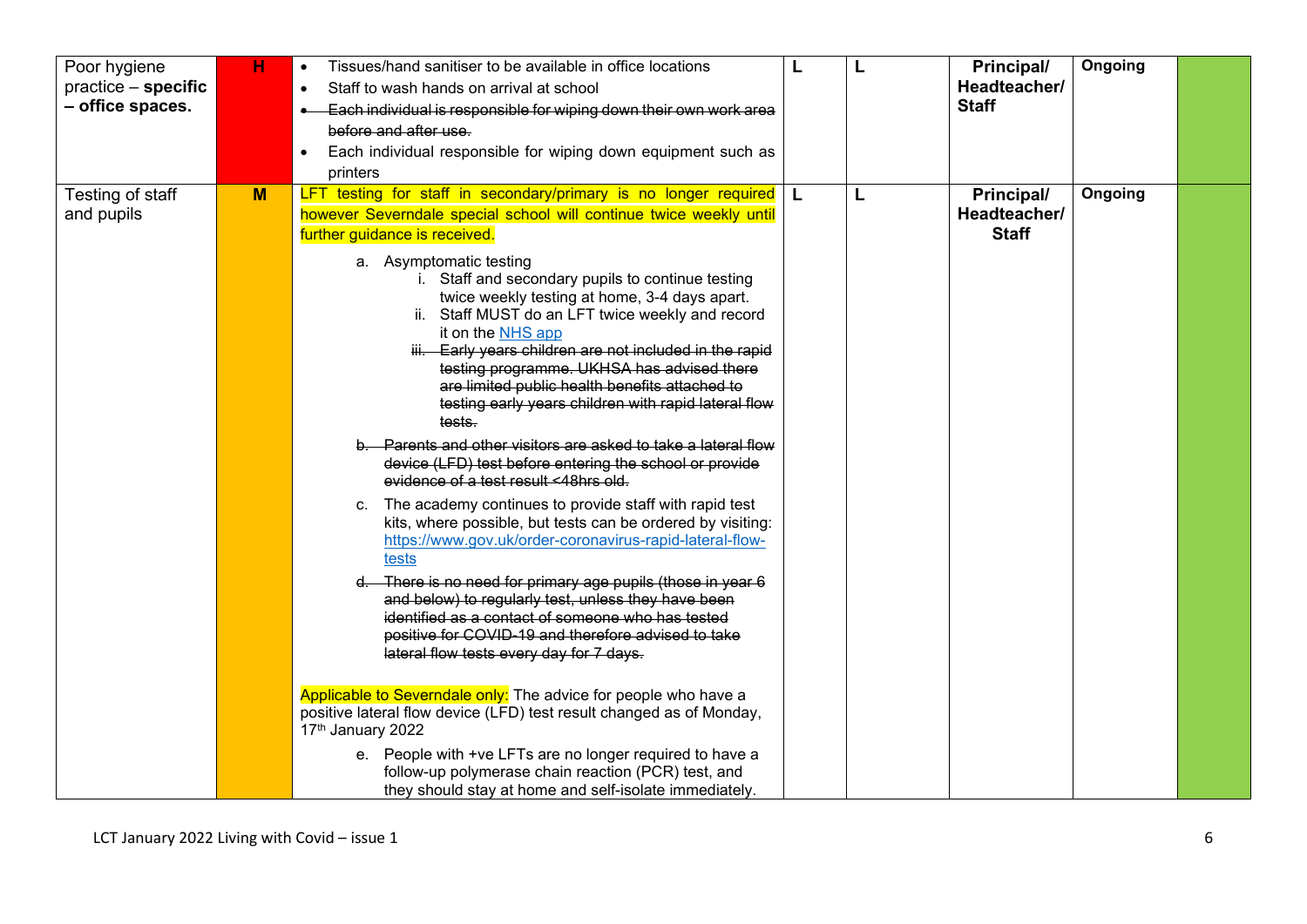|                                              |   | People who receive negative LFD results on day 5 and 6<br>f.<br>of their self-isolation period- with tests taken 24 hours<br>apart- will no longer have to self-isolate for the full 10<br>days. The first test must be taken no earlier than day 5<br>of the self-isolation period.<br>i. Those who leave self-isolation on or after day 6<br>are strongly advised to limit close contact with<br>other people in crowded or poorly ventilated<br>spaces and minimise contact with anyone who is<br>at higher risk of severe illness if infected with<br>COVID-19.<br>g. People who have a positive LFD test result should only<br>have a follow-up PCR test if:<br>i. they wish to claim the Test and Trace Support<br>Payment<br>ii. they have a health condition that means they<br>may be suitable for new coronavirus (COVID-19)<br>treatments<br>iii. they are taking LFD tests as part of research or<br>surveillance programmes, and the programme<br>asks them to do so<br>iv. those who have symptoms but are unable to<br>tolerate a full PCR test swab (i.e. nose and<br>throat) must be treated as if they have tested<br>positive and isolate for 10 days from the onset of<br>symptoms. It may be that the pupil or staff<br>member will tolerate a nasal swab rather than<br>the combined nose and throat swab, in which<br>case they should book a normal PCR test and<br>swab both nostrils (or just one if that is all that is<br>tolerated.) |   |   |                                            |         |  |
|----------------------------------------------|---|-------------------------------------------------------------------------------------------------------------------------------------------------------------------------------------------------------------------------------------------------------------------------------------------------------------------------------------------------------------------------------------------------------------------------------------------------------------------------------------------------------------------------------------------------------------------------------------------------------------------------------------------------------------------------------------------------------------------------------------------------------------------------------------------------------------------------------------------------------------------------------------------------------------------------------------------------------------------------------------------------------------------------------------------------------------------------------------------------------------------------------------------------------------------------------------------------------------------------------------------------------------------------------------------------------------------------------------------------------------------------------------------------------------------------------------------------------------------|---|---|--------------------------------------------|---------|--|
| System of<br>Controls -<br><b>Prevention</b> | н | Ensure good hygiene for everyone<br>1)<br>a. Hand hygiene-<br>i. continue to have and ensure use of antibacterial<br>gel at entrances and in classrooms/meeting<br><b>rooms</b><br>ii. continue to ensure that pupils and staff clean<br>their hands regularly<br>iii. Site to monitor levels of hand gel in dispensers<br>across site to ensure they are topped up/being<br>used.                                                                                                                                                                                                                                                                                                                                                                                                                                                                                                                                                                                                                                                                                                                                                                                                                                                                                                                                                                                                                                                                                | L | L | Principal/<br>Headteacher/<br><b>Staff</b> | Ongoing |  |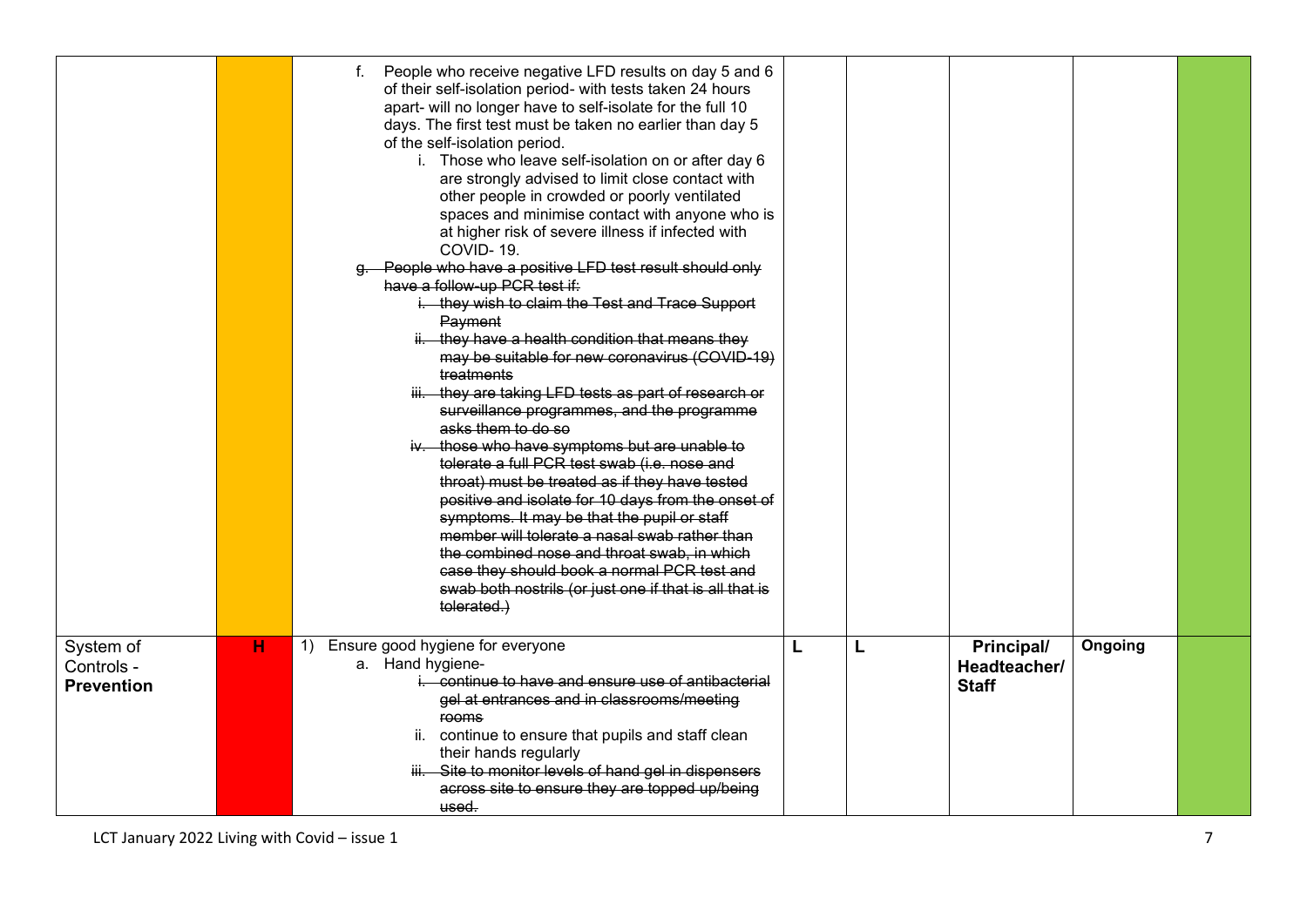|  |    |                 | b. Respiratory hygiene-                                    |  |  |  |
|--|----|-----------------|------------------------------------------------------------|--|--|--|
|  |    |                 | i. the 'catch it, bin it, kill it' approach continues to   |  |  |  |
|  |    |                 | be imperative                                              |  |  |  |
|  |    |                 | c. Use of personal protective equipment (PPE)              |  |  |  |
|  |    |                 | i. Most staff in school will not require PPE beyond        |  |  |  |
|  |    |                 | what they would normally need for their work               |  |  |  |
|  | 2) |                 | Maintain appropriate cleaning regimes                      |  |  |  |
|  |    |                 | a. Enhanced cleaning schedule to continue, with particular |  |  |  |
|  |    |                 | focus on regular cleaning of frequently touched surfaces   |  |  |  |
|  |    |                 | and equipment                                              |  |  |  |
|  | 3) |                 | Keep occupied spaces well ventilated                       |  |  |  |
|  |    |                 | a. Identify any poorly ventilated spaces and take steps to |  |  |  |
|  |    |                 | improve fresh airflow                                      |  |  |  |
|  |    |                 | b. If there is no obvious ventilation strategy in a room,  |  |  |  |
|  |    |                 | building users will be discouraged from using the space    |  |  |  |
|  |    |                 | c. Mechanical ventilation in the school has been adjusted  |  |  |  |
|  |    |                 | to increase the ventilation rate, where possible, and has  |  |  |  |
|  |    |                 | been checked to confirm that normal operation meets        |  |  |  |
|  |    |                 | current guidance and that only fresh outside air is        |  |  |  |
|  |    |                 | circulated                                                 |  |  |  |
|  |    |                 | d. Where possible, systems have been adjusted to full      |  |  |  |
|  |    |                 | fresh air, or where this is not possible, systems will be  |  |  |  |
|  |    |                 | operated as normal as long as they are within a single     |  |  |  |
|  |    |                 | room and supplemented by an outdoor air supply             |  |  |  |
|  |    |                 | e. Clock times of the HVAC system timers have been         |  |  |  |
|  |    |                 | changed to start ventilation at nominal speed an hour      |  |  |  |
|  |    |                 | before building usage time                                 |  |  |  |
|  |    | f.              | Where it is safe to do so, external windows and internal   |  |  |  |
|  |    |                 | doors will be opened to assist with creating a throughput  |  |  |  |
|  |    |                 | of air                                                     |  |  |  |
|  |    | q.              | The need for increased ventilation will be balanced with   |  |  |  |
|  |    |                 | maintaining thermal comfort                                |  |  |  |
|  |    |                 | i. If it is too cold to keep doors and windows open        |  |  |  |
|  |    |                 | fully, then the class should be fully ventilated           |  |  |  |
|  |    |                 | every 30 minutes as a minimum.                             |  |  |  |
|  |    |                 | h. Non-dispersive infrared (NDIR) CO2 monitors to be used  |  |  |  |
|  |    |                 | in line with the DfE's guidance, RP24-O 'How to' Use       |  |  |  |
|  |    |                 | Co2 monitors in education and childcare settings to        |  |  |  |
|  |    |                 | identify where ventilation needs to be improved.           |  |  |  |
|  |    | 4) Vaccinations |                                                            |  |  |  |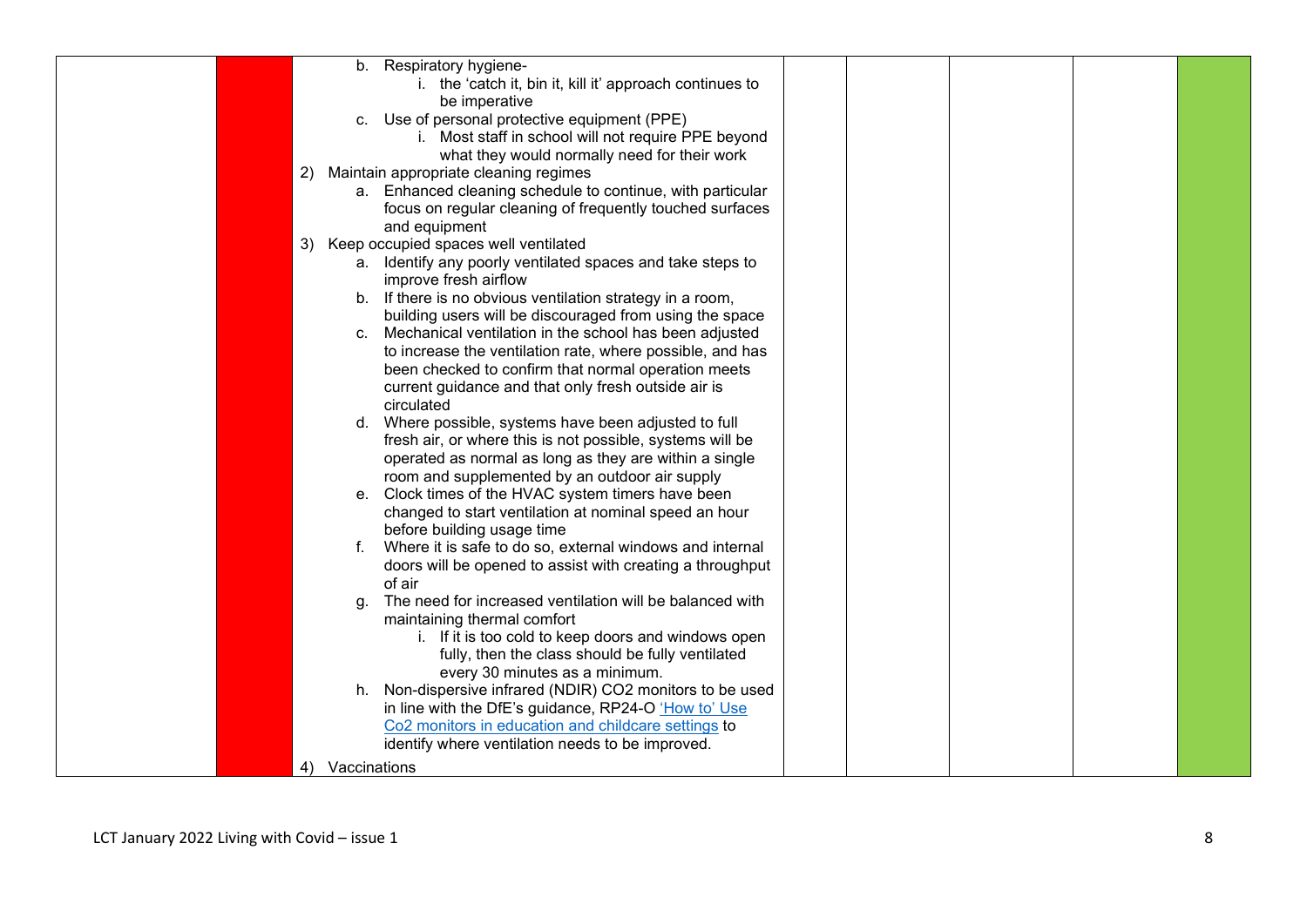|                                                                                      | a. Any staff member who has not had the vaccine is<br>encouraged to do so. The Academy will help staff with<br>scheduling a vaccine if needed.<br>b. All children aged 12 and over are now eligible for<br>COVID-19 vaccination, and 12 to 15 year old have been<br>offered the vaccine via the school-based programme<br>(except those with certain medical conditions that make<br>them more at risk of serious illness, or who are living<br>with someone who is immunosuppressed, who will be<br>contacted by a local NHS surgery to arrange their<br>appointments.)<br>c. Booster vaccinations are available to those aged 18 and<br>older and eligible pupils and staff are encouraged to go<br>for their booster shot as soon as possible.<br>Asymptomatic Testing (See testing for details)<br>5)<br>Face Coverings (See Face Coverings for details)<br>6)<br>All meetings where possible are conducted virtually. Face to<br>7).<br>face meetings should be kept to a minimum, and established<br>procedures should be followed. |   |   |                                            |         |  |
|--------------------------------------------------------------------------------------|-------------------------------------------------------------------------------------------------------------------------------------------------------------------------------------------------------------------------------------------------------------------------------------------------------------------------------------------------------------------------------------------------------------------------------------------------------------------------------------------------------------------------------------------------------------------------------------------------------------------------------------------------------------------------------------------------------------------------------------------------------------------------------------------------------------------------------------------------------------------------------------------------------------------------------------------------------------------------------------------------------------------------------------------|---|---|--------------------------------------------|---------|--|
| System of<br>Controls-<br><b>Prevention Step</b><br>Up/ Step Down<br><b>Measures</b> | Where they are needed, your school will put temporary measures in<br>place to reduce the spread of the virus.<br>These 'step-up' measures could include recommending PCR testing<br>for children in affected groups, reintroducing 'bubbles' whereby<br>classes are separated and consideration of the use of face coverings<br>(only where it is appropriate to do so). Other measures may include<br>limiting parental attendance in settings and providing virtual transition<br>or taster days. All measures will be implemented with consideration<br>and focus on minimal disruption to the children involved.<br>As soon as the number of cases at a school reduces, these<br>measures will be stepped down again. It is likely that schools will<br>need to use 'step up' measures on and off throughout the year.                                                                                                                                                                                                                | L | L | Principal/<br>Headteacher/<br><b>Staff</b> | Ongoing |  |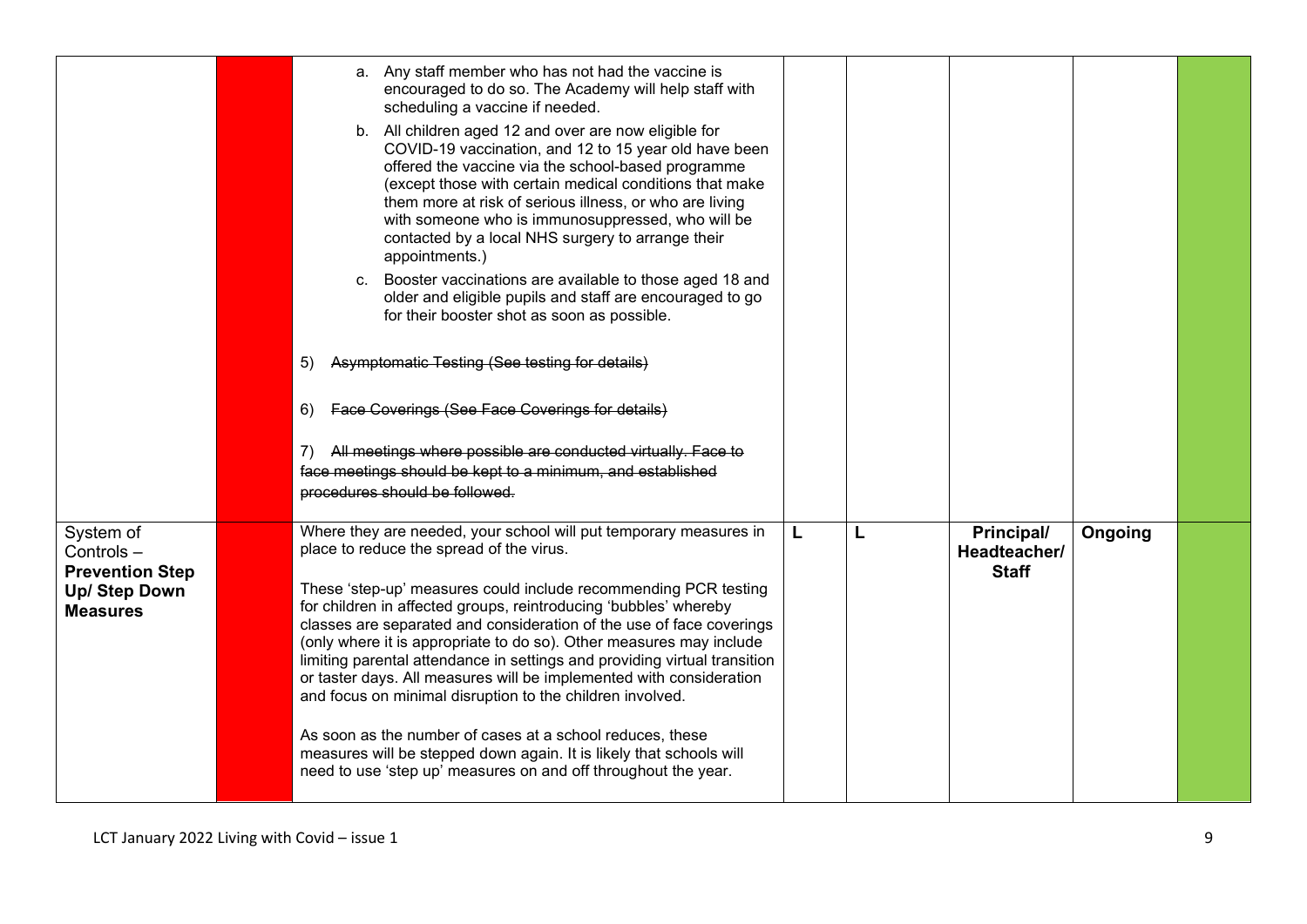|                                                       | When outbreaks approach the 30% level within individual<br>classrooms you must contact the Health Protection Team to seek<br>further guidance regarding step up measures which may include<br>daily LFD testing for pupils attending school.                                                                                                                                                                                                                                                                                                                                                                                                                                                                                                                                                                                                                                                                                                                                                                                                                                                                                                                                                                                                                                                                                                                                                                                                                                                                                                                                                                                            |   |   |                                            |         |  |
|-------------------------------------------------------|-----------------------------------------------------------------------------------------------------------------------------------------------------------------------------------------------------------------------------------------------------------------------------------------------------------------------------------------------------------------------------------------------------------------------------------------------------------------------------------------------------------------------------------------------------------------------------------------------------------------------------------------------------------------------------------------------------------------------------------------------------------------------------------------------------------------------------------------------------------------------------------------------------------------------------------------------------------------------------------------------------------------------------------------------------------------------------------------------------------------------------------------------------------------------------------------------------------------------------------------------------------------------------------------------------------------------------------------------------------------------------------------------------------------------------------------------------------------------------------------------------------------------------------------------------------------------------------------------------------------------------------------|---|---|--------------------------------------------|---------|--|
| System of Control<br>н<br>- Responsive<br>iii—<br>iv. | 4) Close contacts will be identified via NHS Test and Trace<br>2) As with positive cases in any other setting, NHS Test and<br>Trace will work with the positive case and/or their<br>parent/carer to identify close contacts.<br>3) Contacts will only be traced by NHS Test and Trace where<br>the positive case and/or their parent specifically identifies the<br>individual as being a close contact.<br>4) This is likely to be a small number of individuals who would<br>be most at risk of contracting COVID-19 due to the nature of<br>the close contact.<br>5) Academies may be contacted in exceptional cases to help<br>with identifying close contacts, as currently happens in<br>managing other infectious diseases.<br>Individuals are not required to self-isolate if they live in the same<br>household as someone with COVID-19, or are a close contact of<br>someone with COVID-19., and any of the following apply:<br>they are fully vaccinated<br>they are below the age of 18 years and 6 months<br>they have taken part in or are currently part of an<br>approved COVID-19 vaccine trial<br>they are not able to get vaccinated for medical reasons<br>6) For those aged 5 years and over who have been identified<br>as a contact of someone with COVID-19, but are not legally<br>required to self-isolate, they are strongly advised to:<br>take an LFD test every day for 7 days, or until 10<br>days since their last contact with the person who<br>tested positive for COVID-19 if this is earlier<br>this daily LFD test should be taken before leaving<br>the household for the first time that day | L | L | Principal/<br>Headteacher/<br><b>Staff</b> | Ongoing |  |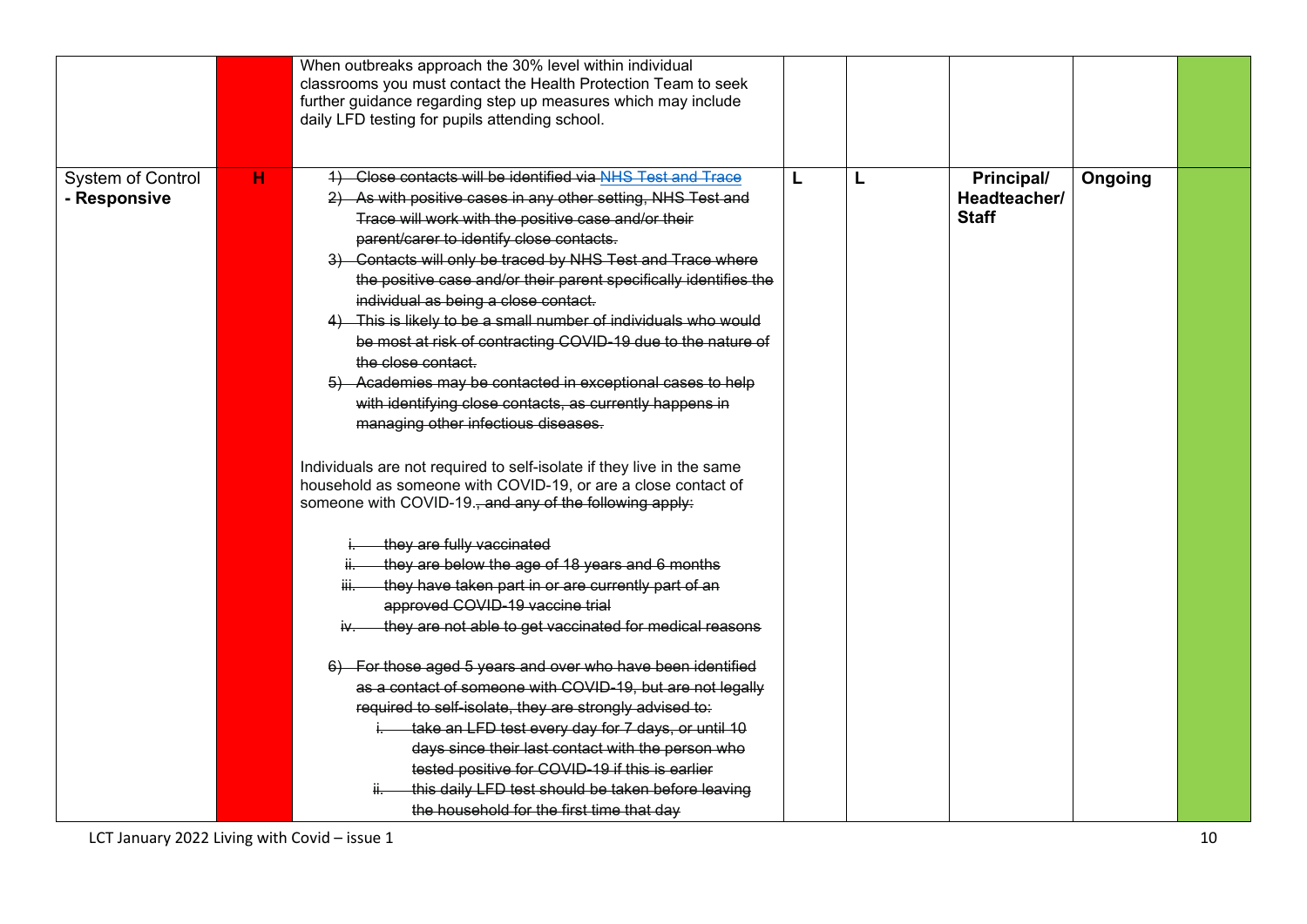|                          | iii.                                                             |                       |                      |                                                 | If an LFD test is taken and the result is positive, you                                                                               |  |              |         |  |
|--------------------------|------------------------------------------------------------------|-----------------------|----------------------|-------------------------------------------------|---------------------------------------------------------------------------------------------------------------------------------------|--|--------------|---------|--|
|                          |                                                                  |                       |                      |                                                 | should immediately self-isolate, report the result to                                                                                 |  |              |         |  |
|                          |                                                                  |                       |                      |                                                 | the school and the NHS and follow the advice for                                                                                      |  |              |         |  |
|                          |                                                                  |                       | people with COVID-19 |                                                 |                                                                                                                                       |  |              |         |  |
|                          |                                                                  |                       |                      |                                                 | If the result of the daily LFD test result is negative, it                                                                            |  |              |         |  |
|                          |                                                                  |                       |                      |                                                 | is likely that the person was not infectious at the time                                                                              |  |              |         |  |
|                          |                                                                  |                       |                      |                                                 | the test was taken. To further reduce the chance of                                                                                   |  |              |         |  |
|                          |                                                                  |                       |                      |                                                 | passing COVID-19 on to others, those identified as                                                                                    |  |              |         |  |
|                          |                                                                  |                       |                      | close contacts are strongly advised to:         |                                                                                                                                       |  |              |         |  |
|                          |                                                                  |                       |                      |                                                 | a. follow the guidance on how to stay safe and                                                                                        |  |              |         |  |
|                          |                                                                  |                       |                      | help prevent the spread                         |                                                                                                                                       |  |              |         |  |
|                          |                                                                  |                       |                      |                                                 | b. Follow this advice for 10 full days after the                                                                                      |  |              |         |  |
|                          |                                                                  |                       |                      |                                                 | most recent contact with the person who has                                                                                           |  |              |         |  |
|                          |                                                                  |                       |                      | tested positive with COVID-19                   |                                                                                                                                       |  |              |         |  |
|                          |                                                                  |                       |                      |                                                 | Children and young people aged under 18 years and 6                                                                                   |  |              |         |  |
|                          |                                                                  |                       |                      |                                                 | months who usually attend an education or childcare setting                                                                           |  |              |         |  |
|                          |                                                                  |                       |                      |                                                 | and who have been identified as a close contact should                                                                                |  |              |         |  |
|                          |                                                                  |                       |                      | continue to attend the setting as normal.       |                                                                                                                                       |  |              |         |  |
|                          |                                                                  |                       |                      |                                                 | 8) Adults who are fully vaccinated and all children and young                                                                         |  |              |         |  |
|                          |                                                                  |                       |                      | people aged between 5 and 18 years and 6 months |                                                                                                                                       |  |              |         |  |
|                          |                                                                  |                       |                      |                                                 | identified as a contact of someone with COVID-19 are                                                                                  |  |              |         |  |
|                          |                                                                  |                       |                      |                                                 | strongly advised to take a LFD test every day for 7 days and                                                                          |  |              |         |  |
|                          |                                                                  |                       |                      |                                                 | continue to attend their setting as normal, unless they have a                                                                        |  |              |         |  |
|                          |                                                                  | positive test result. |                      |                                                 |                                                                                                                                       |  |              |         |  |
|                          |                                                                  |                       |                      |                                                 | 9) Future changes to national self-isolation and testing policy                                                                       |  |              |         |  |
|                          |                                                                  |                       |                      |                                                 | may apply to staff and to pupils according to government                                                                              |  |              |         |  |
|                          |                                                                  |                       |                      | guidance. This is kept under continuous review. |                                                                                                                                       |  |              |         |  |
|                          |                                                                  |                       |                      |                                                 |                                                                                                                                       |  |              |         |  |
|                          |                                                                  |                       |                      |                                                 | The Trust recognises that no pupil or student should be denied<br>education based on their compliance with any additional precautions |  |              |         |  |
| <b>System of Control</b> |                                                                  |                       |                      |                                                 |                                                                                                                                       |  | Principal/   | Ongoing |  |
| - Face                   |                                                                  |                       |                      |                                                 | Face coverings should be worn by pupils and students in year 7 and                                                                    |  | Headteacher/ |         |  |
| <b>Masks/Coverings</b>   |                                                                  |                       |                      |                                                 | above (which would be children who were aged 11 on 31 August                                                                          |  | <b>Staff</b> |         |  |
|                          | 2021), staff and visitors in all areas, unless exempt. This is a |                       |                      |                                                 |                                                                                                                                       |  |              |         |  |
|                          |                                                                  |                       |                      |                                                 | temporary measure. Pupils and students in year 7 and above in                                                                         |  |              |         |  |
|                          |                                                                  |                       |                      |                                                 | these settings must also wear a face covering when travelling on                                                                      |  |              |         |  |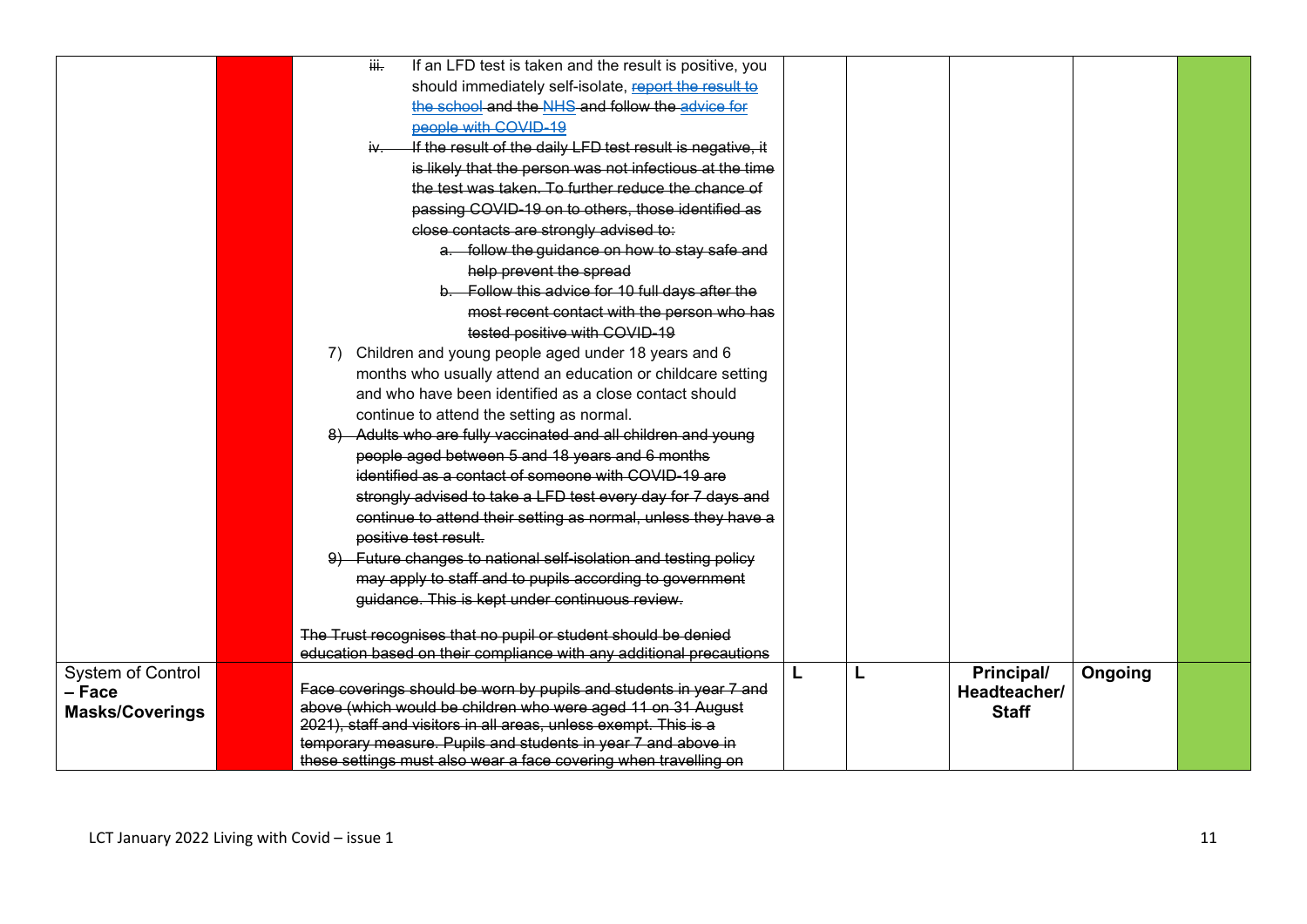|                                                                                                                    |   | public transport and should wear it on dedicated transport to and<br>from school, college, or higher education provider.<br>It is discretionary for staff to wear face coverings in classrooms.<br>Face coverings are no longer required in mainstream settings<br>however staff and pupils who are clinically vulnerable or are living<br>with somebody that is clinically vulnerable should be supported vie<br>their risk assessment regarding wearing face coverings.                                                                                                       |   |   |                                            |         |  |
|--------------------------------------------------------------------------------------------------------------------|---|---------------------------------------------------------------------------------------------------------------------------------------------------------------------------------------------------------------------------------------------------------------------------------------------------------------------------------------------------------------------------------------------------------------------------------------------------------------------------------------------------------------------------------------------------------------------------------|---|---|--------------------------------------------|---------|--|
| Poor hygiene<br>practice - specific<br>- spread of<br>potential<br>infection at the<br>start of the<br>school day. | н | In line with government advice:<br>Issue information to young people, parents, carers and visitors<br>not to enter the school if they display any symptoms of<br>coronavirus<br>All staff to wash hands on arrival in school<br>$\bullet$<br>Make parents and pupils aware of government recommendations<br>with regard to transport. Inform parents and pupils of restrictions<br>and plans relating to school transport<br>Sufficient supplies of hand-washing supplies should be provided<br>$\bullet$<br>to accommodate this procedure at the start of the day.             | L | L | Principal/<br>Headteacher/<br><b>Staff</b> | ongoing |  |
| Poor hygiene<br>$practive - specific$<br>- end of the<br>school day.                                               | M | Make parents and pupils aware of government recommendations<br>with regard to transport. Inform parents and pupils of restrictions<br>and plans relating to school transport and potential road<br>closures.                                                                                                                                                                                                                                                                                                                                                                    |   | L | Principal/<br>Headteacher/<br><b>Staff</b> | Ongoing |  |
| Ill health in school.                                                                                              | н | Review all controls you previously applied to ensure they are still<br>effective.<br>Staff are informed of the symptoms of possible coronavirus infection,<br>$\triangleright$ A high temperature – this means they feel hot to touch on<br>their chest or back (they do not need to measure their<br>temperature<br>A new continuous dry cough - this means coughing a lot for<br>more than an hour, or 3 or more coughing episodes in 24<br>hours (if they usually have a cough, it may be worse than<br>usual)<br>A change to their normal sense of taste or smell (anosmia) | ᆘ | L | Principal/<br>Headteacher/<br><b>Staff</b> | Ongoing |  |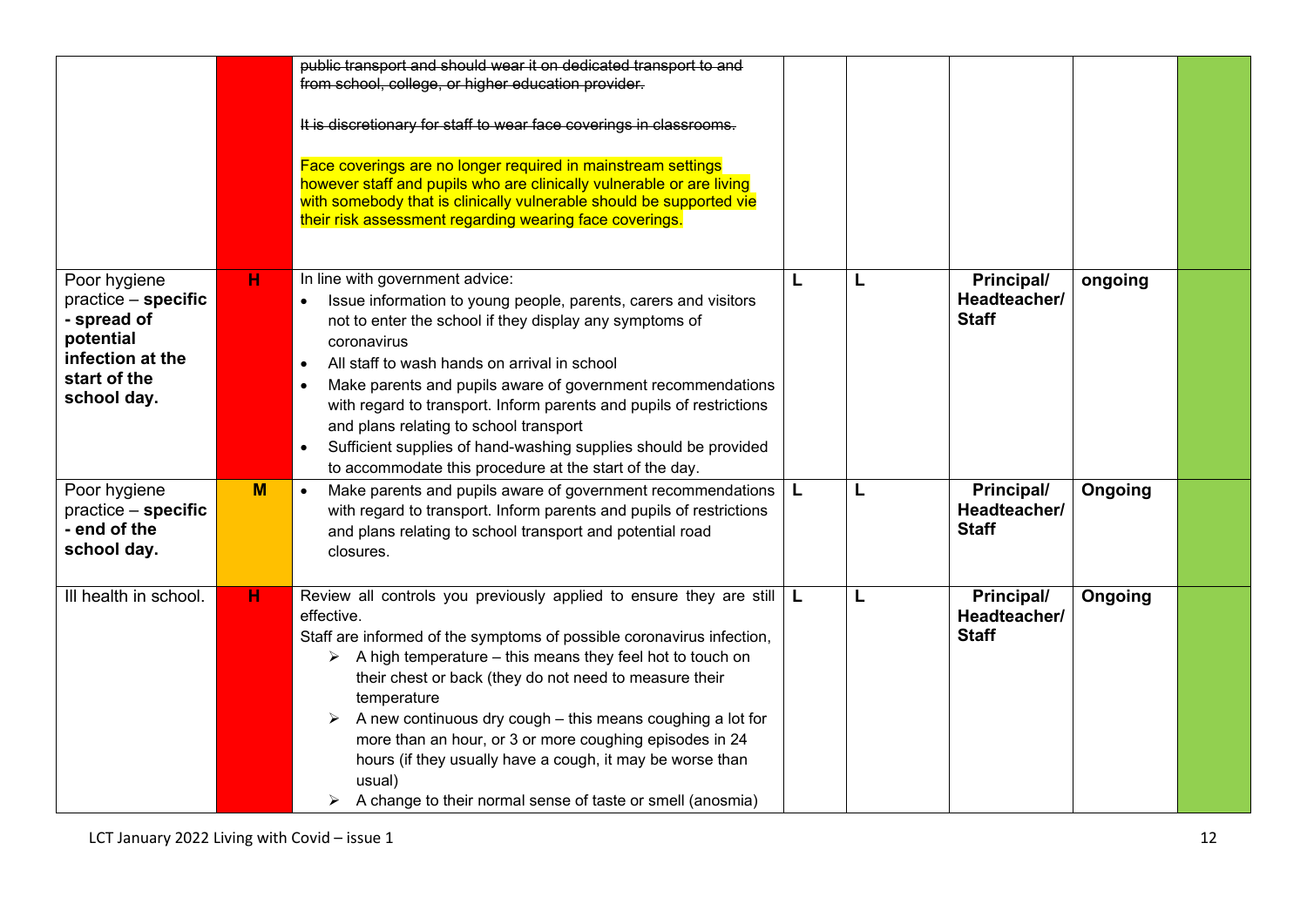|  | -Children may also display gastrointestinal symptoms and<br>$\blacktriangleright$ $-$ |  |  |  |
|--|---------------------------------------------------------------------------------------|--|--|--|
|  | you should follow advice on the flow chart provided by the                            |  |  |  |
|  | <b>Health Protection Hub</b>                                                          |  |  |  |
|  |                                                                                       |  |  |  |
|  | They must be sent home and advised to arrange to have a PCR test                      |  |  |  |
|  | to see if they have coronavirus (COVID-19). If they are positive then                 |  |  |  |
|  | you should follow guidance for somebody that has tested positive                      |  |  |  |
|  | further in this risk assessment.                                                      |  |  |  |
|  |                                                                                       |  |  |  |
|  |                                                                                       |  |  |  |
|  | Other members of their household (including any siblings) are no                      |  |  |  |
|  | longer required to self-isolate. for 10 days if they are double jabbed                |  |  |  |
|  | or under the age of 18 but should carry out an LFT test for 7 days                    |  |  |  |
|  | unless they have symptoms when they should arrange to have a                          |  |  |  |
|  | PCR test.                                                                             |  |  |  |
|  |                                                                                       |  |  |  |
|  | PPE is sourced and guidance on its location, use and disposal                         |  |  |  |
|  | issued to staff in line with government guidance on what to do if a                   |  |  |  |
|  | pupil or staff member becomes unwell                                                  |  |  |  |
|  |                                                                                       |  |  |  |
|  | All staff are informed of the procedure in school relating a pupil                    |  |  |  |
|  | becoming unwell in school                                                             |  |  |  |
|  | Any pupil who displays signs of being unwell is immediately<br>$\bullet$              |  |  |  |
|  | referred to the Principal/Headteacher                                                 |  |  |  |
|  | Any staff member who displays signs of being unwell is to consult                     |  |  |  |
|  | with the Principal/headteacher and agree the most appropriate                         |  |  |  |
|  | source of action                                                                      |  |  |  |
|  | Where the named person is unavailable, staff ensure that any                          |  |  |  |
|  | unwell pupils are moved to an empty room whilst they wait for their                   |  |  |  |
|  | parent to collect them. School admin team to contact parents.                         |  |  |  |
|  | Parents advised to follow the COVID-19: Guidance for                                  |  |  |  |
|  | households, including accessing testing                                               |  |  |  |
|  | Pupils displaying symptoms of coronavirus do not come in to                           |  |  |  |
|  | contact with other pupils and as few staff as possible, whilst still                  |  |  |  |
|  | ensuring the pupil is safe. A facemask should be worn by the                          |  |  |  |
|  | supervising adult if a distance of 2 metres cannot be maintained                      |  |  |  |
|  | If contact with a child or young person is necessary, then gloves,                    |  |  |  |
|  | an apron and a type 2 face mask should be worn by the                                 |  |  |  |
|  |                                                                                       |  |  |  |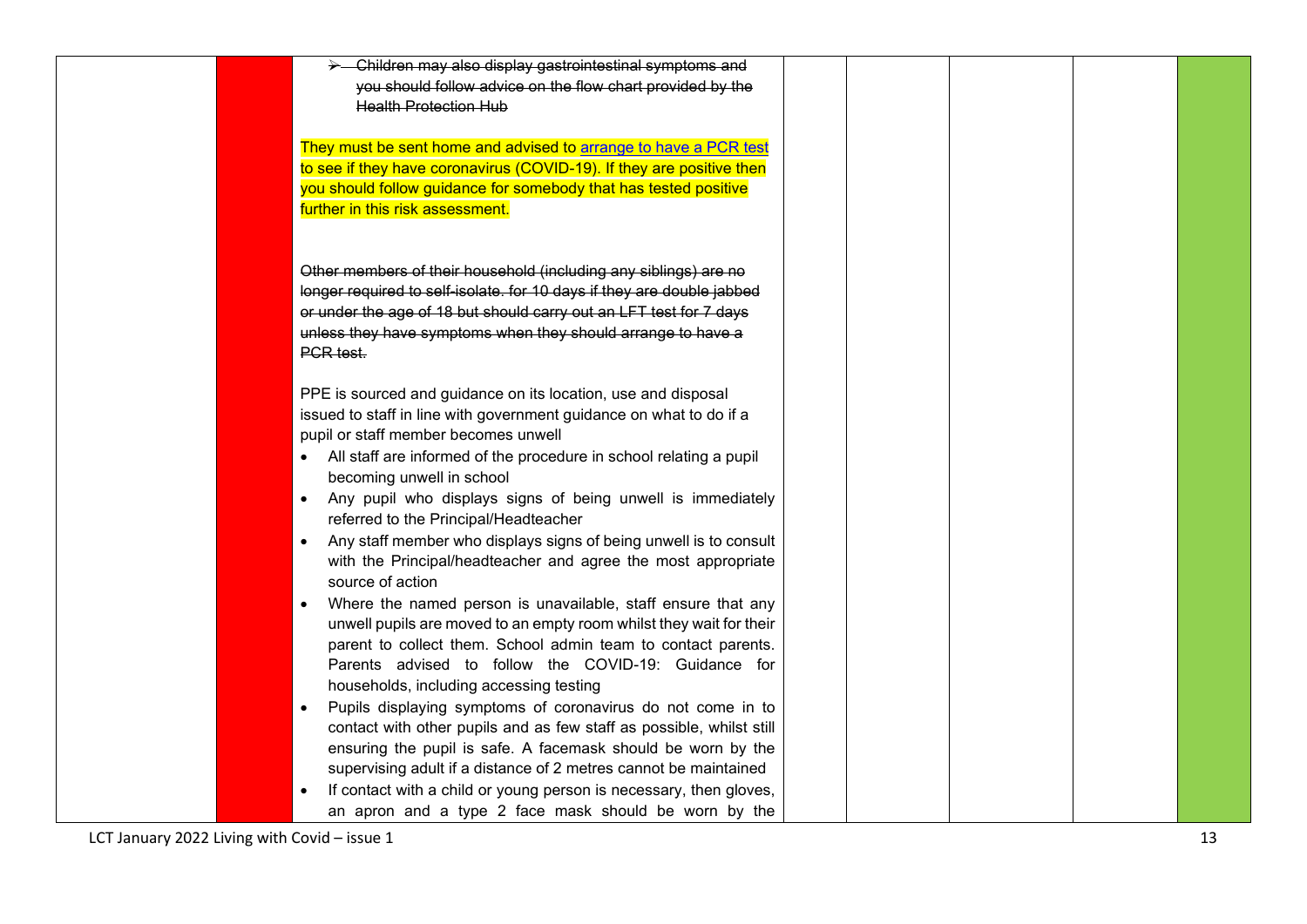|                                                                              |   | supervising adult. If there is a risk of splashing, a visor should also<br>be worn<br>The relevant member of staff calls for emergency assistance<br>$\bullet$<br>immediately if the pupil's symptoms worsen<br>Unwell pupils who are waiting to go home are supervised in a<br>$\bullet$<br>holding area where they can be at least two metres away from<br>others<br>Areas used by unwell pupils who need to go home are identified as<br>out of bounds, thoroughly cleaned and disinfected once vacated.                                                                                                                                                                                                                                                                                                                                                                                                                                                                                                                                                                                           |   |   |                                            |                       |  |
|------------------------------------------------------------------------------|---|-------------------------------------------------------------------------------------------------------------------------------------------------------------------------------------------------------------------------------------------------------------------------------------------------------------------------------------------------------------------------------------------------------------------------------------------------------------------------------------------------------------------------------------------------------------------------------------------------------------------------------------------------------------------------------------------------------------------------------------------------------------------------------------------------------------------------------------------------------------------------------------------------------------------------------------------------------------------------------------------------------------------------------------------------------------------------------------------------------|---|---|--------------------------------------------|-----------------------|--|
| Mental Health and<br>Wellbeing for<br>pupils                                 | L | We would expect leaders and teachers to.<br>$\triangleright$ consider their pupils' mental health and wellbeing and<br>identify any pupil who may need additional support, so<br>they are ready to learn<br>assess where pupils are in their learning, and hence<br>➤<br>what adjustments to their curriculum may be needed<br>over the coming weeks<br>identify and plan how best to support the education of<br>high needs groups, including disadvantaged pupils, and<br>SEND and vulnerable pupils                                                                                                                                                                                                                                                                                                                                                                                                                                                                                                                                                                                                | L | L | Principal/<br>Headteacher/<br><b>Staff</b> | Ongoing               |  |
| Managing<br>confirmed cases of<br>coronavirus<br>amongst school<br>community | н | Staff and Pupils that test positive are advised to stay at home and<br>avoid contact with other people. If you can, you should let people<br>who you have been in close contact with know about your positive<br>test result.<br>Staff, children and young people with Covid-19 should not attend<br>their education setting while they are infectious. They should take an<br>LFD test from five days after their symptoms started (or the day their<br>test was taken if they did not have symptoms) followed by another<br>one the next day. If both these tests results are negative, they should<br>return to their educational setting, as long as they feel well enough to<br>do so and do not have a temperature.<br>If you live with, or have stayed overnight in the household of,<br>someone who has Covid-19, you are advised (for ten days after the<br>day the person you live or stayed with first had symptoms, or the day<br>their test was taken if they did not have symptoms) to:<br>minimise contact with the person who has Covid-19<br>work from home if you are able to do so | M | M | <b>Headteacher</b>                         | <b>As</b><br>required |  |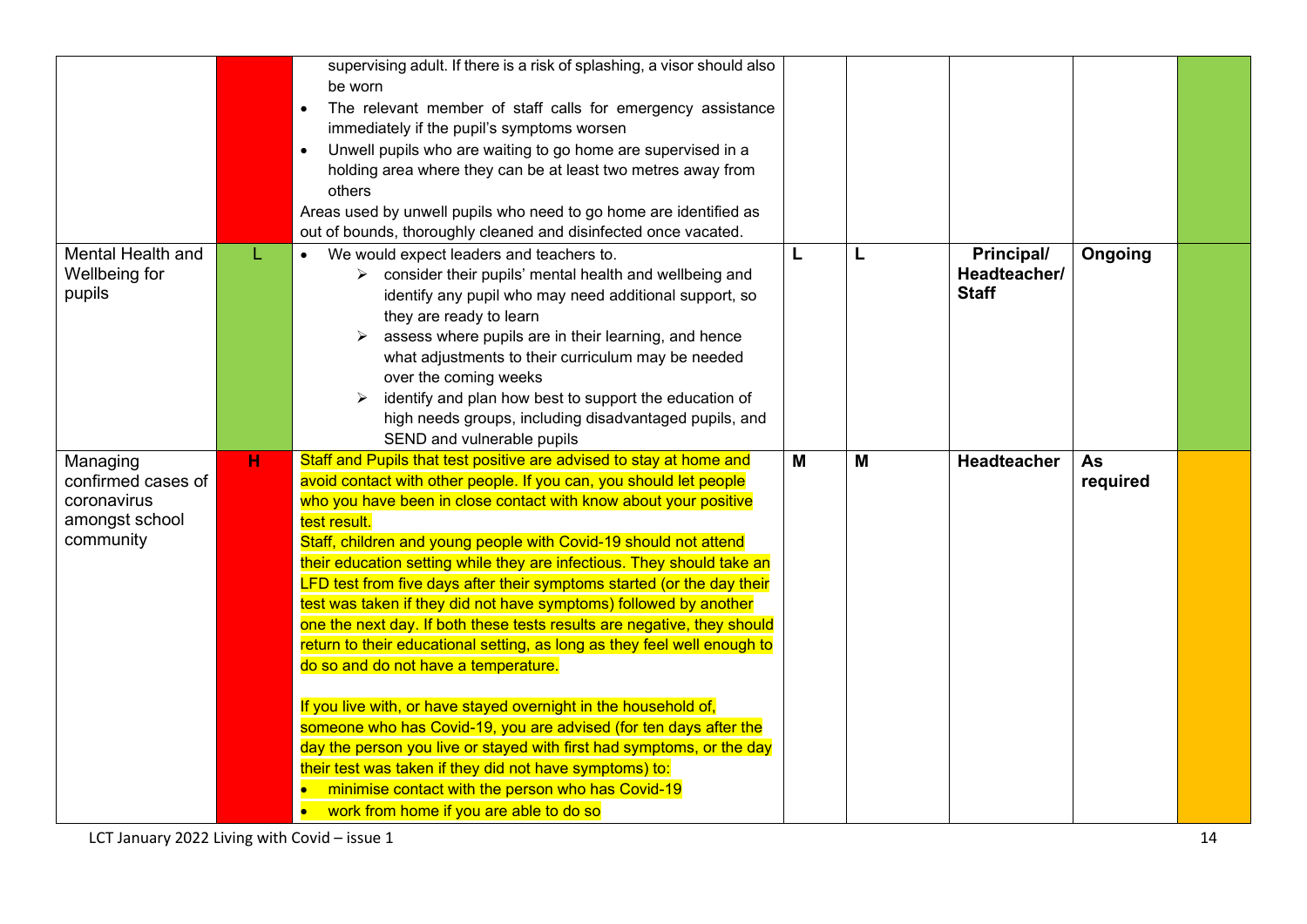|                                                                                                           |   | $\bullet$<br>avoid contact with anyone you know who is at higher risk of<br>becoming severely unwell if they are infected with Covid-19,<br>especially those with a severely weakened immune system<br>limit close contact with other people outside your household,<br>especially in crowded, enclosed or poorly ventilated spaces<br>wear a well-fitting face covering made with multiple layers or a<br>surgical face mask in crowded, enclosed or poorly ventilated<br>spaces and where you are in close contact with other people<br>$\bullet$<br>Children and young people who live with someone who has<br>Covid-19 should continue to attend their education setting as<br>normal.                                                                                                                                               |   |   |                    |                |  |
|-----------------------------------------------------------------------------------------------------------|---|------------------------------------------------------------------------------------------------------------------------------------------------------------------------------------------------------------------------------------------------------------------------------------------------------------------------------------------------------------------------------------------------------------------------------------------------------------------------------------------------------------------------------------------------------------------------------------------------------------------------------------------------------------------------------------------------------------------------------------------------------------------------------------------------------------------------------------------|---|---|--------------------|----------------|--|
| Pupil movement<br>between lesson, at<br>breaktime and<br>lunchtime<br>increases the risk<br>of infection. | M | Tables to be cleaned at the end of session<br>Catering staff to maintain strict levels of hygiene in food<br>preparation areas and follow whole staff guidance in reporting<br>illness                                                                                                                                                                                                                                                                                                                                                                                                                                                                                                                                                                                                                                                   | L | L | <b>Headteacher</b> | <b>Ongoing</b> |  |
| <b>Breakfast</b><br>club/After school<br>provisions                                                       | M | Resume all your before and after-school educational activities and<br>wraparound childcare for your pupils, where this provision is<br>necessary to support parents to work, attend education and access<br>medical care, and is as part of pupil's wider education and training.<br>Vulnerable children can attend these settings regardless of<br>circumstance.<br>Review any Wrap around care and extra curriculum activities<br>Parents should be advised that they must only use this, where;<br>The provision is being offered as part of the school's educational<br>activities (including catch-up provision)<br>The use of the provision is reasonably necessary to support<br>them to work, seek work, undertake education or training, attend<br>a medical appointment or address a medical need or attend a<br>support group | L | L | Headteacher        | Ongoing        |  |
| Poor pupil<br>behaviour<br>increases the risk                                                             | M | Pupils are reminded of the behaviour policy on their return to<br>$\bullet$<br>school                                                                                                                                                                                                                                                                                                                                                                                                                                                                                                                                                                                                                                                                                                                                                    | L | L | Headteacher        | Ongoing        |  |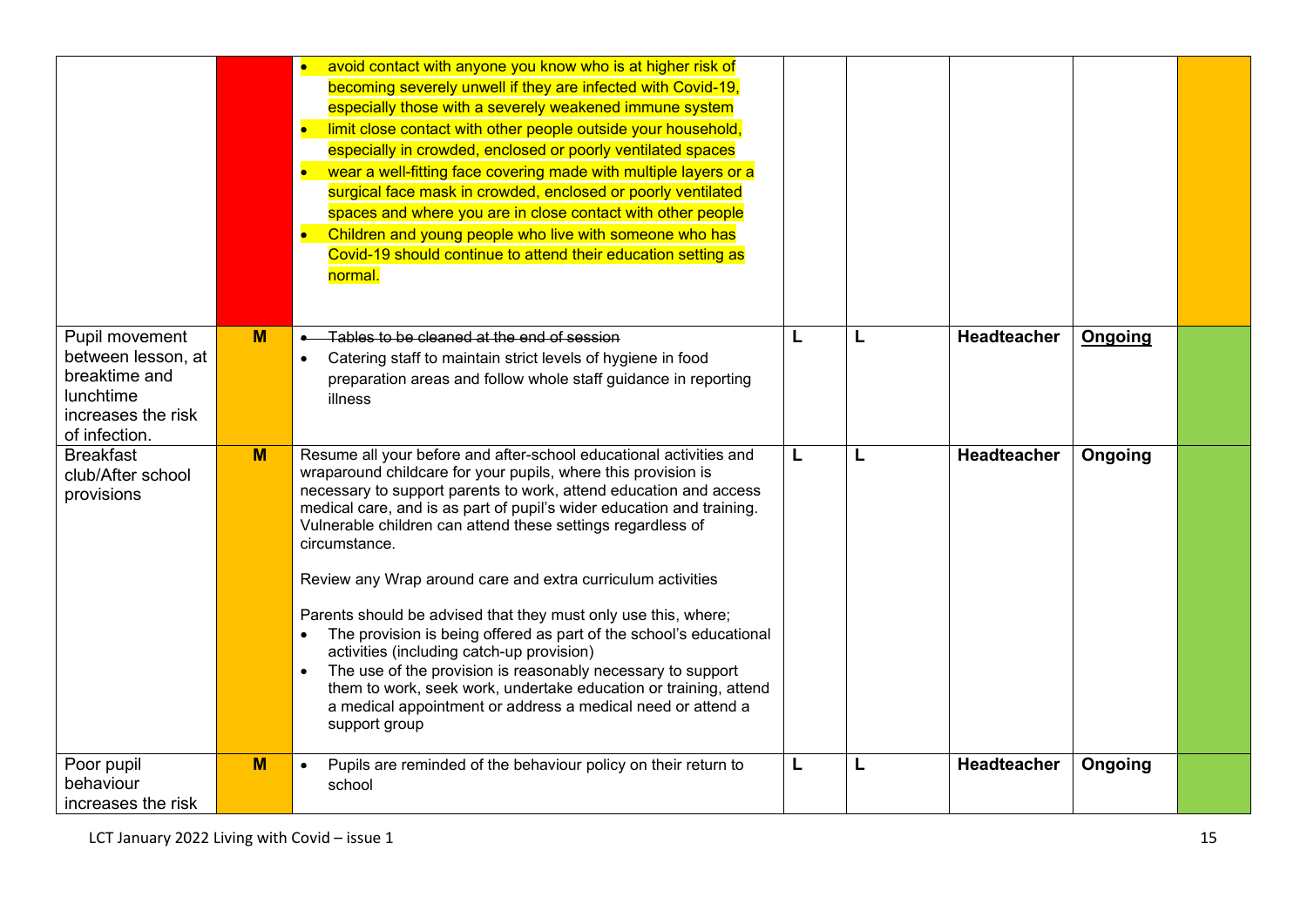| of the spread of<br>the infection.                                                     |                | Pupils' individual behaviour plans are reviewed, and specific<br>control measures identified and shared with pupils and staff<br>where necessary.<br>Follow PPE guidance<br>$\bullet$                                                                                                                                                                                                                                                                                                                                                                                                                                                                                                                                                                                                                                                                                                                                                                                                                                                                                                                                                                                                                                              |   |   |                                           |         |  |
|----------------------------------------------------------------------------------------|----------------|------------------------------------------------------------------------------------------------------------------------------------------------------------------------------------------------------------------------------------------------------------------------------------------------------------------------------------------------------------------------------------------------------------------------------------------------------------------------------------------------------------------------------------------------------------------------------------------------------------------------------------------------------------------------------------------------------------------------------------------------------------------------------------------------------------------------------------------------------------------------------------------------------------------------------------------------------------------------------------------------------------------------------------------------------------------------------------------------------------------------------------------------------------------------------------------------------------------------------------|---|---|-------------------------------------------|---------|--|
| Vulnerable pupils<br>and pupils with<br>SEND do not<br>receive appropriate<br>support. | $\overline{M}$ | Appropriate planning is in place to support the mental health of<br>$\bullet$<br>pupils returning to school<br>Agree what returning support is available to pupils with SEND in<br>$\bullet$<br>conjunction with families and other agencies.                                                                                                                                                                                                                                                                                                                                                                                                                                                                                                                                                                                                                                                                                                                                                                                                                                                                                                                                                                                      | L | L | Headteacher                               | Ongoing |  |
| Increased number<br>of safeguarding<br>concerns reported<br>after lockdown.            | M              | Agree safeguarding provision to be put in place to support<br>$\bullet$<br>returning pupils<br>Ensure that key staff (DSL and deputies) have capacity to deal<br>with any arising concerns<br>Follow up any referrals made by staff swiftly, while maintaining<br>social distancing.                                                                                                                                                                                                                                                                                                                                                                                                                                                                                                                                                                                                                                                                                                                                                                                                                                                                                                                                               | L | L | Headteacher                               | Ongoing |  |
| Cleaning is not<br>sufficiently<br>comprehensive.                                      | M              | Introduce enhanced cleaning, including cleaning frequently touched<br>surfaces often using standard products, such as detergents and<br>bleach.<br>Points to consider and implement:<br>putting in place a cleaning schedule that ensures cleaning is<br>$\bullet$<br>generally enhanced and includes:<br>more frequent cleaning of rooms / shared areas that are used by<br>$\bullet$<br>different groups<br>Allow time for cleaning surfaces in dining hall between groups<br>$\bullet$<br>frequently touched surfaces being cleaned more often than<br>$\bullet$<br>normal<br>different groups don't need to be allocated their own toilet blocks,<br>but toilets will need to be cleaned regularly and pupils must be<br>encouraged to clean their hands thoroughly after using the toilet<br>See further guidance for cleaning in educational settings for advise<br>on general cleaning required in addition to the current advice<br>on COVID-19: cleaning of non-healthcare settings guidance.<br>Review what cleaning products you use, know the contact time of the<br>products and ensure the products are appropriate for the task.<br>Review any equipment that is frequently used and how it is cleaned<br>after use | L | L | <b>Operations/</b><br><b>Site Manager</b> | Ongoing |  |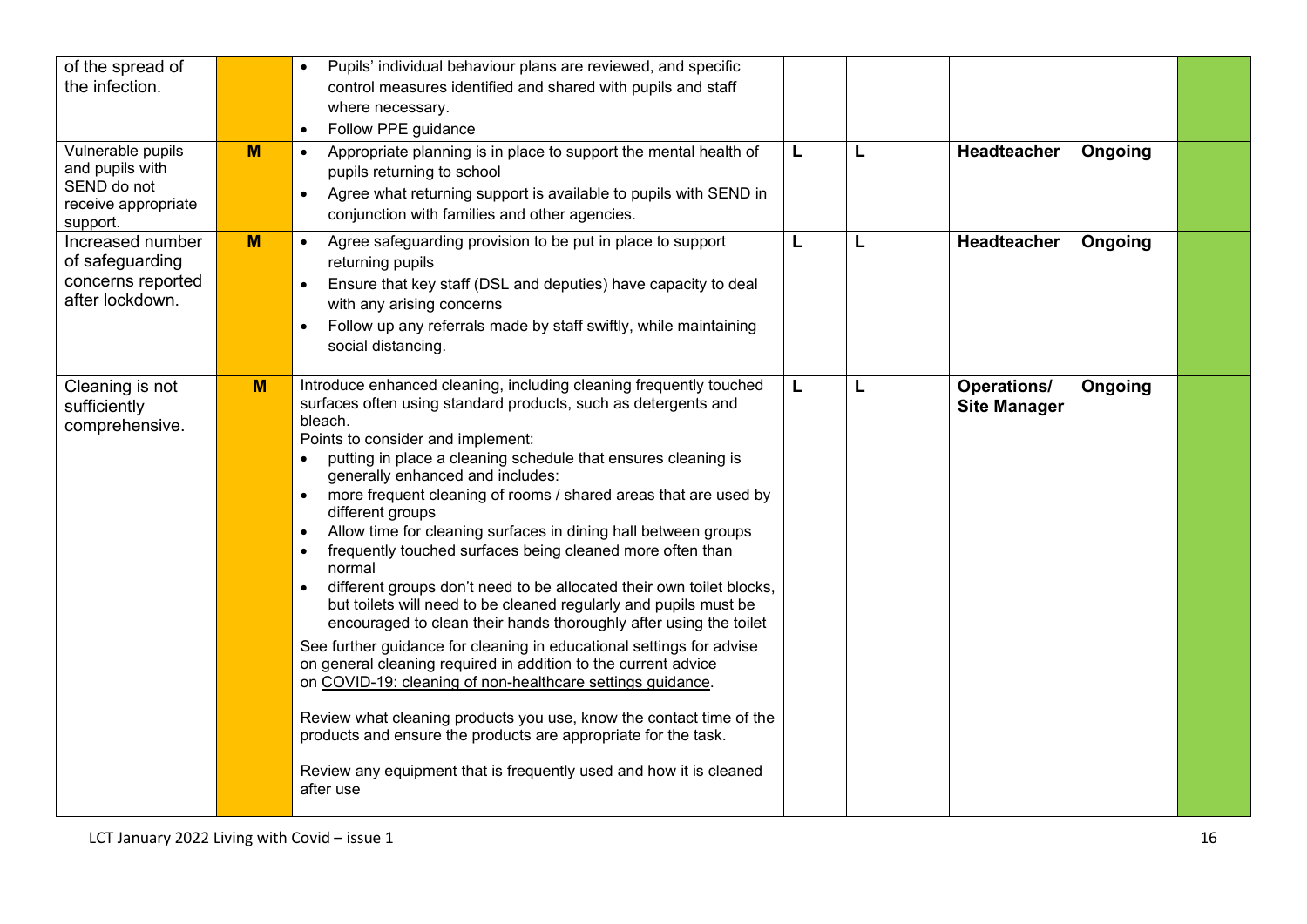|                                                                                  |   | Ensure that you have sufficient staff on site to undertake all cleaning<br>identified in this RA                                                                                                                                                                                                                                                                                                                                                                                                                                                                                                                                                                                                                                                                                                                                                                                                                                                                                                                              |   |   |                                           |         |  |
|----------------------------------------------------------------------------------|---|-------------------------------------------------------------------------------------------------------------------------------------------------------------------------------------------------------------------------------------------------------------------------------------------------------------------------------------------------------------------------------------------------------------------------------------------------------------------------------------------------------------------------------------------------------------------------------------------------------------------------------------------------------------------------------------------------------------------------------------------------------------------------------------------------------------------------------------------------------------------------------------------------------------------------------------------------------------------------------------------------------------------------------|---|---|-------------------------------------------|---------|--|
| Contractors,<br>deliveries and<br>visitors increase<br>the risk of<br>infection. | M | Agree arrival and departure times with contractors to ensure that<br>$\bullet$<br>there is no contact with staff or pupils<br>All contractors/visitors to wash hands either prior to or on entry to<br>$\bullet$<br>the school site<br>Contractors and visitors are directed to specific/designated<br>$\bullet$<br>handwashing facilities<br>All areas in which contractors work are cleaned in line with<br>$\bullet$<br>government guidance<br>Staff who receive deliveries to the school to wash hands in line<br>$\bullet$<br>with government guidance after handling<br>Where possible, staff to identify safe/designated place for<br>delivery without need for contact with staff.<br>If drivers have to enter school site, ensure that they are asked to<br>$\bullet$<br>use hand sanitiser before entering the building<br>Surfaces to be cleaned after any deliveries have been made.<br><b>Face Covering MUST be worn</b><br>$\bullet$                                                                            | L | L | <b>Operations/</b><br><b>Site Manager</b> | Ongoing |  |
| Professional<br><b>Visitors</b>                                                  | M | All visitors to be checked to ensure that they are essential<br>visitors prior to entry to the school.<br>Professional visitors that will be working closely with staff or<br>pupils must show evidence of a negative Lateral Flow Test that<br>is not older than 48 hours prior to the visit. Where professional<br>visitors are unable to provide a test result then the school should<br>arrange for a test immediately and wait for the result before the<br>visitor mixes with staff or pupils.<br>Agree arrival and departure times with professional visitor to<br>ensure that there is no contact with staff or pupils<br>All professional visitors to wash hands on entry to the school site<br>$\bullet$<br>Professional visitors are directed to specific/designated<br>$\bullet$<br>handwashing facilities<br>All areas in which Professional visitor work are cleaned in line<br>with government guidance<br>Professional visitors to be responsible for cleaning their own<br>equipment and personal belongings | L | L | Headteacher                               | Ongoing |  |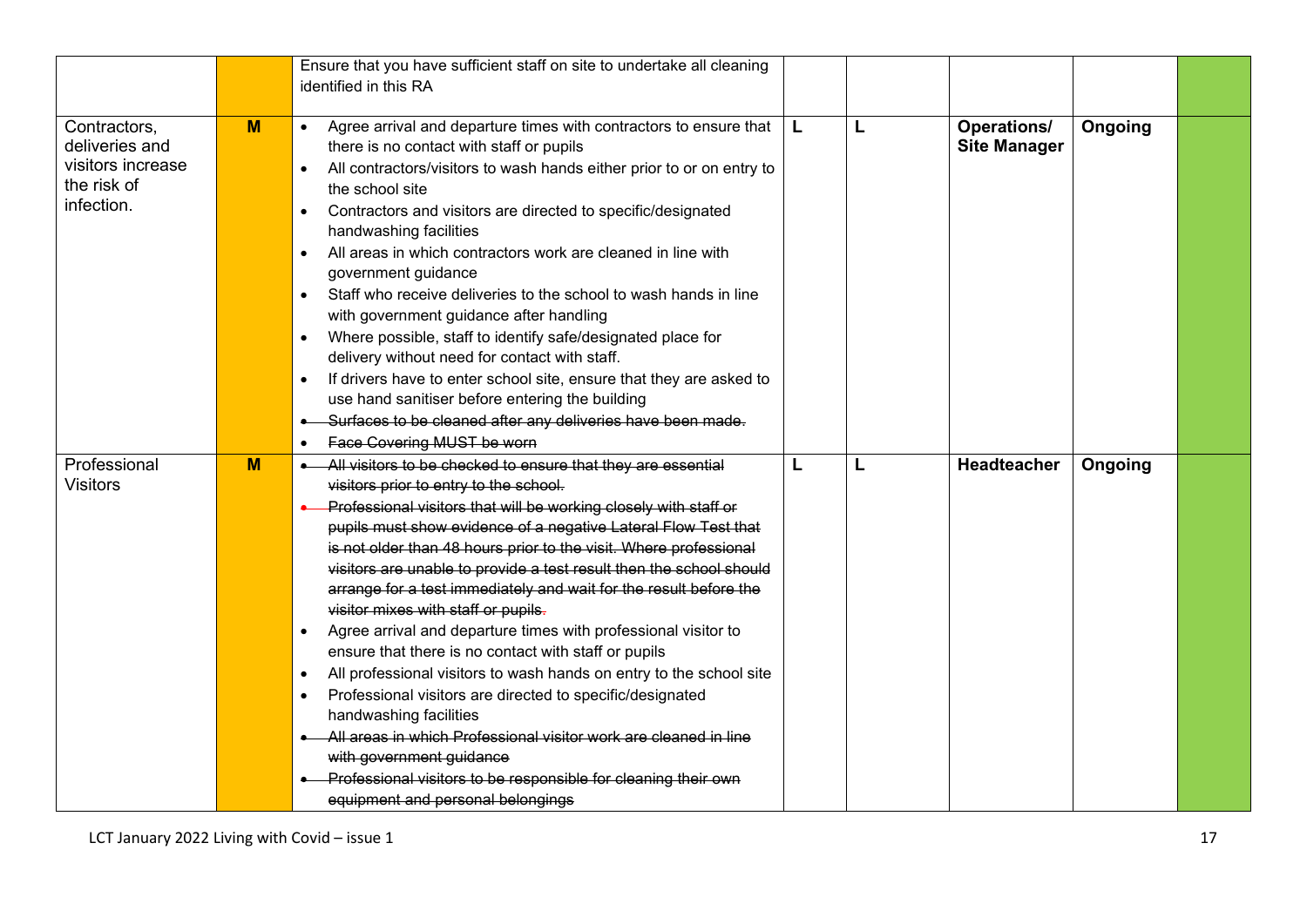|                           |   | Face Coverings MUST be worn<br>$\bullet$                                                                                                                                                                                                                                                                                                                                                                                                                                                                                                                                                                                                                                                                                                                                                                                                                                                                                                                                                                                                                                                                                                                                                                                                                                                                                                                                                                                                                                                                                                                                                                                                                                                                                                                                                                      |   |   |                    |         |  |
|---------------------------|---|---------------------------------------------------------------------------------------------------------------------------------------------------------------------------------------------------------------------------------------------------------------------------------------------------------------------------------------------------------------------------------------------------------------------------------------------------------------------------------------------------------------------------------------------------------------------------------------------------------------------------------------------------------------------------------------------------------------------------------------------------------------------------------------------------------------------------------------------------------------------------------------------------------------------------------------------------------------------------------------------------------------------------------------------------------------------------------------------------------------------------------------------------------------------------------------------------------------------------------------------------------------------------------------------------------------------------------------------------------------------------------------------------------------------------------------------------------------------------------------------------------------------------------------------------------------------------------------------------------------------------------------------------------------------------------------------------------------------------------------------------------------------------------------------------------------|---|---|--------------------|---------|--|
| Transport                 | M | Follow the transport guidance                                                                                                                                                                                                                                                                                                                                                                                                                                                                                                                                                                                                                                                                                                                                                                                                                                                                                                                                                                                                                                                                                                                                                                                                                                                                                                                                                                                                                                                                                                                                                                                                                                                                                                                                                                                 | L | L | Headteacher        | Ongoing |  |
| <b>Educational Visits</b> | M | Educational visits may resume but should be thoroughly risk                                                                                                                                                                                                                                                                                                                                                                                                                                                                                                                                                                                                                                                                                                                                                                                                                                                                                                                                                                                                                                                                                                                                                                                                                                                                                                                                                                                                                                                                                                                                                                                                                                                                                                                                                   | L | L | <b>Headteacher</b> | Ongoing |  |
|                           |   | assessed and only take place for essential purposes.                                                                                                                                                                                                                                                                                                                                                                                                                                                                                                                                                                                                                                                                                                                                                                                                                                                                                                                                                                                                                                                                                                                                                                                                                                                                                                                                                                                                                                                                                                                                                                                                                                                                                                                                                          |   |   |                    |         |  |
| Ventilation               |   | Ensure an adequate supply of fresh air in the workplace.<br>$\bullet$<br>Good ventilation can help reduce the risk of spreading<br>coronavirus, so focus on improving natural ventilation,<br>preferably through fresh air or mechanical systems.<br>Where possible, consider ways to increase the supply of<br>fresh air, for example, by opening windows and doors<br>(unless fire doors) for 15 minutes before the start of school<br>then 5 minutes every half hour until the end of school when<br>they should be open for another 15 minutes<br>The risk of transmission through the use of ceiling and desk<br>fans is extremely low providing there is good ventilation in<br>the area it is being used, preferably provided by fresh air.<br>If you use a centralised ventilation system that removes and<br>circulates air to different rooms, it is recommended that you<br>turn off recirculation and use a fresh air supply. Now that the<br>milder weather is returning all air handling units should be<br>using full fresh air where possible.<br>Air conditioning split systems that cool the air for individual<br>rooms can be used where mechanical ventilation is<br>provided. Where mechanical ventilation is not provided the<br>use of the units must only be used when the air temperature<br>is above 23 deg C and there are no alternative teaching<br>areas. It should be noted that the risk of spreading new<br>variants within the class is increased. If intending to use<br>such air conditioning, then advice should be taken from the<br>COO.<br>Non-dispersive infrared (NDIR) CO2 monitors to be used in<br>line with the DfE's guidance, RP24-O 'How to' Use Co2<br>monitors in education and childcare settings to identify<br>where ventilation needs to be improved. | L | L | Headteacher        | Ongoing |  |

**School-specific arrangements relating to risk assessment that need to be detailed in the school specific operational plan includes but not limited to:**

• **Catering arrangements**